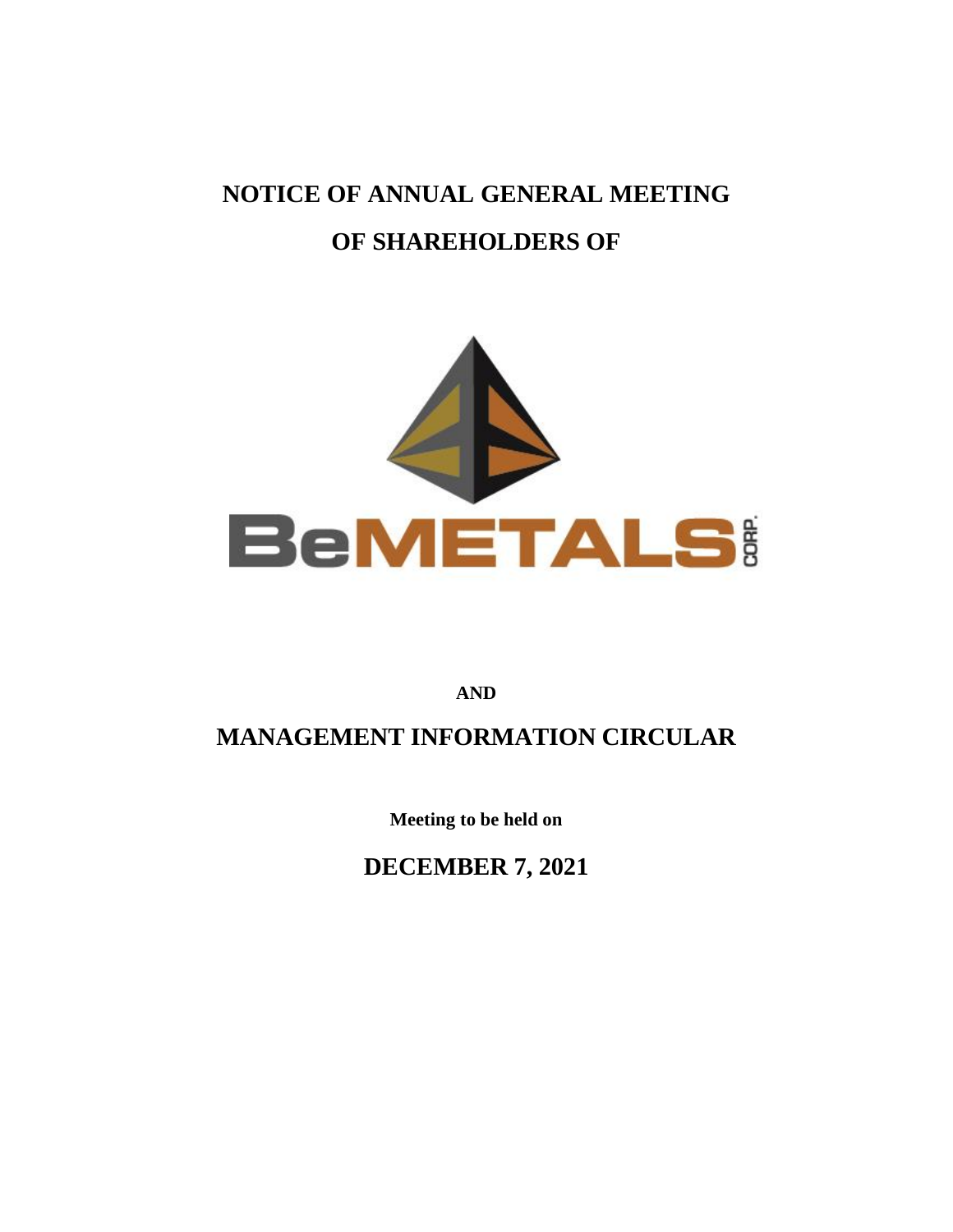## **BEMETALS CORP.**

## SUITE 3123 – 595 BURRARD STREET VANCOUVER, BC V7X 1J1 TEL: (604) 609-6141

## **NOTICE OF ANNUAL GENERAL MEETING OF SHAREHOLDERS**

**NOTICE** is hereby given that the annual general meeting (the "**Meeting**") of the shareholders of BeMetals Corp. (the "**Corporation**"), will be held at Suite 3123, 595 Burrard Street, Vancouver, British Columbia, V7X 1J1, on Tuesday, December 7, 2021 at 11:00 a.m. for the following purposes:

- 1. To receive and consider the audited financial statements of the Corporation for the fiscal year ended December 31, 2020, together with auditor's report thereon.
- 2. To appoint Davidson & Company LLP as the auditor of the Corporation for the ensuing year and to authorize the directors to fix the remuneration to be paid to the auditor.
- 3. To fix the number of directors for the ensuing year at six (6).
- 4. To elect directors for the ensuing year.
- 5. To re-approve the Corporation's stock option plan.
- 6. To transact such other business as may properly be transacted at such meeting or at any adjournment thereof.

An information circular, containing details of matters to be considered at the Meeting, accompanies this notice.

The Corporation intends to hold the Meeting in person. However, in light of the ongoing public health concerns related to COVID-19 and to mitigate risk to the health and safety of our communities, shareholders and employees, the Corporation requests that shareholders not attend the Meeting in person. The Corporation encourages shareholders to instead vote their shares in advance of the Meeting via mail, facsimile or online. Management is not planning to conduct a formal presentation at the Meeting, however will be available to answer questions. **If any shareholder does wish to attend the Meeting in person, please contact the Corporation's Secretary at (604) 609-6141 or [info@bemetalscorp.com](mailto:info@bemetalscorp.com) in order for arrangements to be made that comply with all recommendations, regulations and orders related to the COVID-19 pandemic.** The Meeting can accommodate no more than ten shareholders in person. Attendance will be on a first come, first served basis. No shareholder who is experiencing any symptoms of COVID-19, including fever, cough or difficulty breathing will be permitted to attend the Meeting in person. The Corporation may take additional precautionary measures in relation to the Meeting as necessary in response to further developments related to the COVID-19 pandemic and shall comply with all applicable recommendations, regulations and orders related thereto. In the event it is not possible or advisable to hold the Meeting in person, the Corporation will announce alternative arrangements for the Meeting as promptly as practicable, which may include holding the Meeting entirely by electronic means, telephone or other communication facilities.

**A shareholder who will not be attending the Meeting in person and who wishes to ensure that such shareholder's shares will be voted at the Meeting is requested to complete, date and sign the enclosed form of proxy and deliver it in accordance with the instructions set out in the form of proxy and in the information circular.** As set out in the notes, the enclosed form of proxy is solicited by management, but, you may amend it to appoint another person (who need not be a shareholder) to attend and act for you at the Meeting other than the persons named in the form of proxy if you so desire by inserting in the blank space provided in the form of proxy the name of the person you wish to represent you at the Meeting.

DATED at Vancouver, British Columbia, this 29<sup>th</sup> day of October, 2021.

## **BY ORDER OF THE BOARD OF DIRECTORS**

*"John Wilton"*

John Wilton Chief Executive Officer, President and Director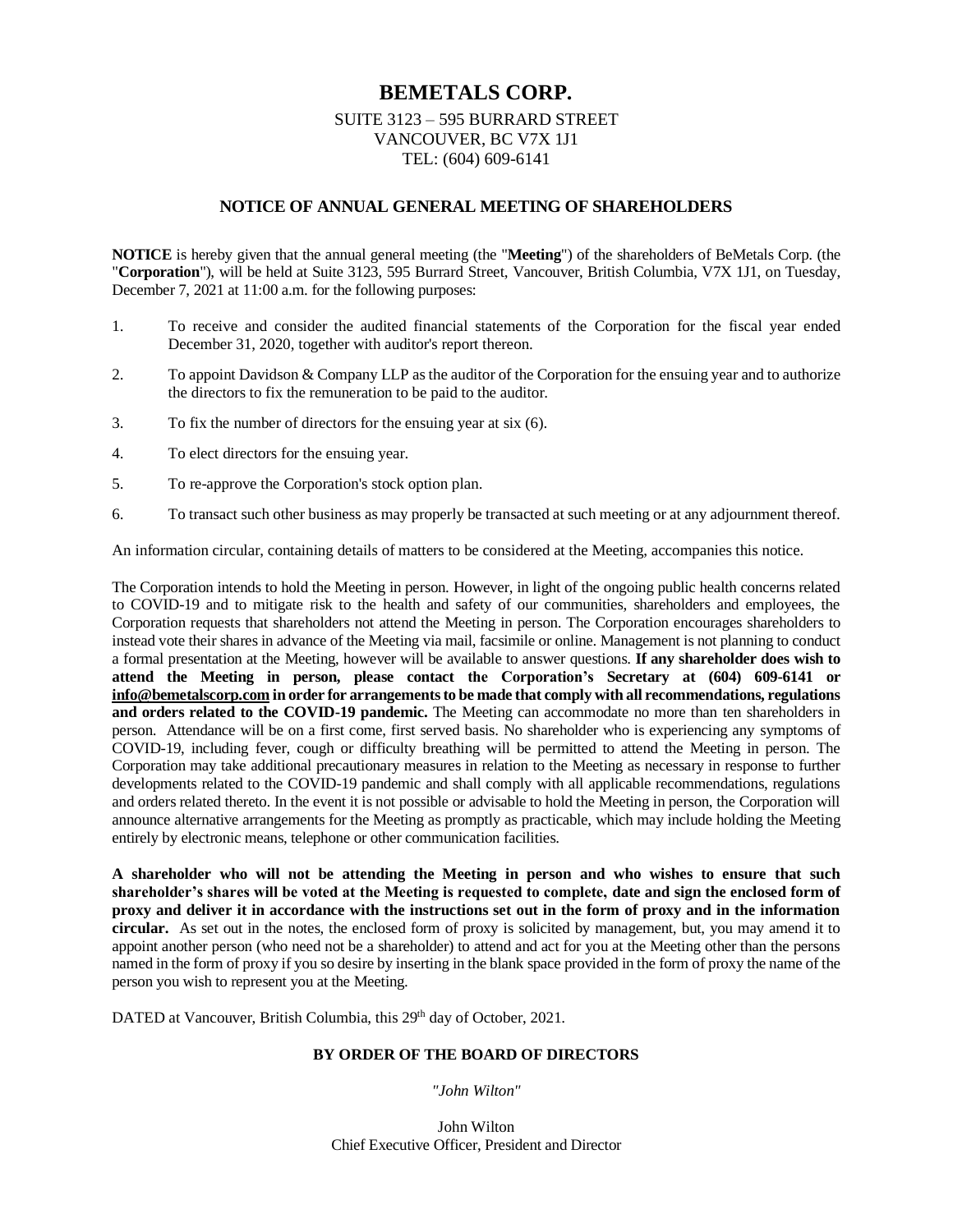## **BEMETALS CORP.**

SUITE 3123 – 595 BURRARD STREET VANCOUVER, BC V7X 1J1 TEL: (604) 609-6141

## **INFORMATION CIRCULAR**

(containing information as at October 29, 2021 unless indicated otherwise)

## **For the Annual General Meeting to be held on Tuesday, December 7, 2021**

## **SOLICITATION OF PROXIES**

This information circular is furnished in connection with the solicitation of proxies by the management of BeMetals Corp. (the "**Corporation**") for use at the annual general meeting (the "**Meeting**"), of the shareholders (the "**Shareholders**") of the Corporation, to be held on Tuesday, December 7, 2021 at the time and place and for the purposes set forth in the accompanying notice of meeting and at any adjournment thereof. The enclosed instrument of proxy is solicited by the management of the Corporation. The solicitation will be primarily by mail, however, proxies may be solicited personally or by telephone by the regular officers and employees of the Corporation. The cost of solicitation will be borne by the Corporation.

## **APPOINTMENT AND REVOCATION OF PROXIES**

The persons named in the accompanying form of proxy (the "**Proxy**") are directors and/or officers of the Corporation. **A SHAREHOLDER HAS THE RIGHT TO APPOINT A PERSON (WHO NEED NOT BE A SHAREHOLDER) TO ATTEND AND ACT FOR HIM OR HER ON HIS OR HER BEHALF AT THE MEETING OTHER THAN THE PERSONS NAMED IN THE ENCLOSED INSTRUMENT OF PROXY. TO EXERCISE THIS RIGHT, A SHAREHOLDER SHALL STRIKE OUT THE NAMES OF THE PERSONS NAMED IN THE INSTRUMENT OF PROXY AND INSERT THE NAME OF HIS OR HER NOMINEE IN THE BLANK SPACE PROVIDED, OR COMPLETE ANOTHER INSTRUMENT OF PROXY. A PROXY WILL NOT BE VALID UNLESS IT IS DEPOSITED WITH THE CORPORATION'S REGISTRAR AND TRANSFER AGENT, COMPUTERSHARE INVESTOR SERVICES INC., 100 UNIVERSITY AVENUE, 9TH FLOOR, TORONTO, ONTARIO, M5J 2Y1, OR BY TOLL FREE FAX 1.866.249.7775 NOT LESS THAN 48 HOURS (EXCLUDING SATURDAYS, SUNDAYS AND HOLIDAYS) BEFORE THE TIME OF THE MEETING OR ADJOURNMENT THEREOF.**

The Proxy must be signed and dated by the Shareholder or by his or her attorney in writing, or, if the Shareholder is a company, it must either be under its common seal or signed by a duly authorized officer.

A Shareholder who has given a Proxy may revoke it at any time before it is exercised. In addition to revocation in any other manner permitted by law, a Proxy may be revoked by instrument in writing executed by the Shareholder or by his or her attorney authorized in writing, or, if the Shareholder is a corporation, it must either be under its common seal, or signed by a duly authorized officer and deposited with the Corporation's registrar and transfer agent, **Computershare Investor Services Inc., 100 University Avenue, 9th floor, Toronto, Ontario, M5J 2Y1**, at any time up to and including the last business day preceding the Meeting, or any adjournment of it, at which the Proxy is to be used, or to the Chairman of the Meeting on the day of the Meeting or any adjournment of it. A revocation of a Proxy does not affect any matter on which a vote has been taken prior to the revocation.

## **VOTING OF SHARES AND EXERCISE OF DISCRETION OF PROXIES**

On any poll, the persons named in the enclosed Proxy will vote the shares in respect of which they are appointed. Where directions are given by the Shareholder in respect of voting for or against any resolution, the proxyholder will do so in accordance with such direction.

IN THE ABSENCE OF ANY INSTRUCTION IN THE PROXY, IT IS INTENDED THAT SUCH SHARES WILL BE VOTED IN FAVOUR OF THE MOTIONS PROPOSED TO BE MADE AT THE MEETING AS STATED UNDER THE HEADINGS IN THIS INFORMATION CIRCULAR. The enclosed Proxy, when properly signed, confers discretionary authority with respect to amendments or variations to the matters which may properly be brought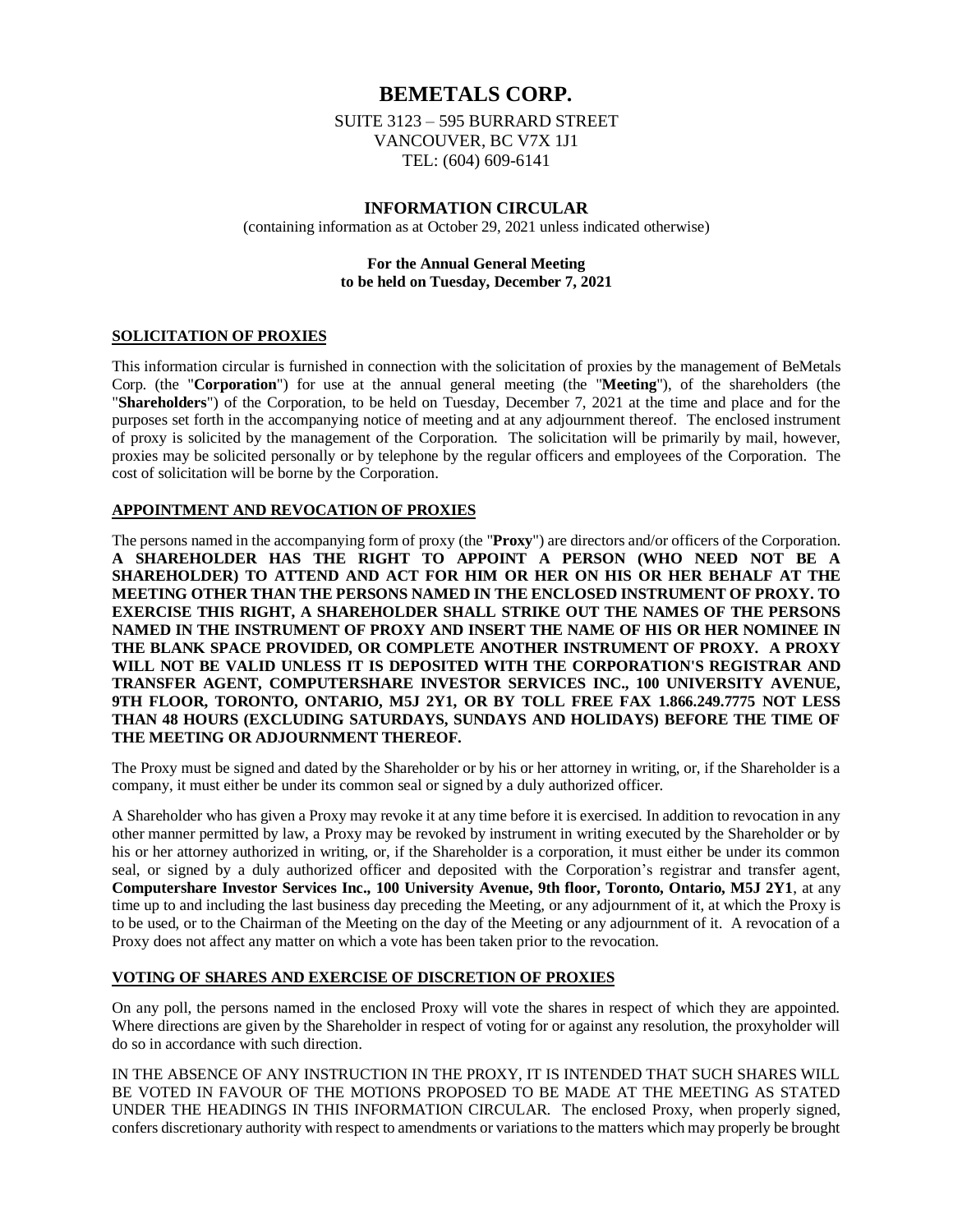before the Meeting. At the time of printing this information circular, the management of the Corporation is not aware that any such amendments, variations or other matters are to be presented for action at the Meeting. However, if any other matters which are not now known to the management should properly come before the Meeting, the proxies hereby solicited will be voted on such matters in accordance with the best judgment of the nominee.

In order to approve a motion proposed at the Meeting, a majority greater than one-half of the votes cast will be required unless the motion requires a special resolution, in which case a majority of not less than two-thirds of the votes cast will be required. In the event a motion proposed at the Meeting requires disinterested shareholder approval, common shares held by shareholders of the Corporation who have an interest in the motion and common shares held by their "associates", as such term is defined under applicable securities laws, will be excluded from the count of votes cast on such motion.

## **VOTING SHARES AND PRINCIPAL HOLDERS THEREOF**

#### *General*

The authorized capital of the Corporation consists of an unlimited number of common shares without par value and an unlimited number of preferred shares without par value. There were 177,352,545 common shares of the Corporation issued and outstanding as of the close of business on October 29, 2021, each share carrying the right to one vote. There were no preferred shares issued and outstanding as of the close of business on October 29, 2021.

Only Shareholders of record as at the close of business on October 29, 2021 (the "**Record Date**") who either personally attend the Meeting (see "*COVID-19 Precautions*" below) or who have completed and delivered a form of Proxy in the manner and subject to the provisions described under the heading "*Appointment and Revocation of Proxies*" shall be entitled to vote, or have their common shares voted, at the Meeting, or any adjournment thereof. On any poll, each Shareholder of record holding common shares of the Corporation on the Record Date is entitled to one vote for each common share registered in his or her name on the list of shareholders as at the Record Date.

#### *Advice to Beneficial Holders of Common Shares*

**The information set forth in this section is of significant importance to many Shareholders as a substantial number of Shareholders do not hold common shares in their own name.** Shareholders who do not hold their common shares in their own name (referred to in this information circular as "**Beneficial Shareholders**") should note that only proxies deposited by Shareholders whose names appear on the records of the Corporation as the registered holders of common shares can be recognized and acted upon at the Meeting. If common shares are listed in an account statement provided to a Shareholder by a broker, then, in almost all cases, those common shares will not be registered in the Shareholder's name on the records of the Corporation. Such common shares will more likely be registered under the name of the Shareholder's broker or an agent of that broker. In Canada, the vast majority of such common shares are registered under the name CDS & Co. (the registration name for CDS Clearing and Depository Services Inc., which acts as nominee for many Canadian brokerage firms). The common shares held by brokers or their agents or nominees can only be voted (for or against resolutions) upon the instructions of the Beneficial Shareholder. Without specific instructions, a broker and its agents are prohibited from voting shares for the broker's clients. **Therefore, Beneficial Shareholders should ensure that instructions respecting the voting of their common shares are communicated to the appropriate person.**

Applicable regulatory rules require intermediaries/brokers to seek voting instructions from Beneficial Shareholders in advance of Shareholders' meetings. Every intermediary/broker has its own mailing procedures and provides its own return instructions to clients, which should be carefully followed by Beneficial Shareholders in order to ensure that their shares are voted at the Meeting. The purpose of the form of proxy or voting instruction form provided to a Beneficial Shareholder by its broker, agent or nominee is limited to instructing the registered holder of the common shares on how to vote such shares on behalf of the Beneficial Shareholder. The majority of brokers now delegate responsibility for obtaining instructions from clients to Broadridge Investor Communications ("**Broadridge**"). Broadridge typically supplies a voting instruction form, mails those forms to Beneficial Shareholders and asks those Beneficial Shareholders to return the forms to Broadridge or follow specific telephone or other voting procedures. Broadridge then tabulates the results of all instructions received by it and provides appropriate instructions respecting the voting of the shares to be represented at the Meeting. **A Beneficial Shareholder receiving a voting instruction form from Broadridge cannot use that form to vote common shares directly at the Meeting. Instead, the voting instruction form must be returned to Broadridge or the alternate voting procedures must be completed well in advance of the Meeting in order to ensure such common shares are voted.**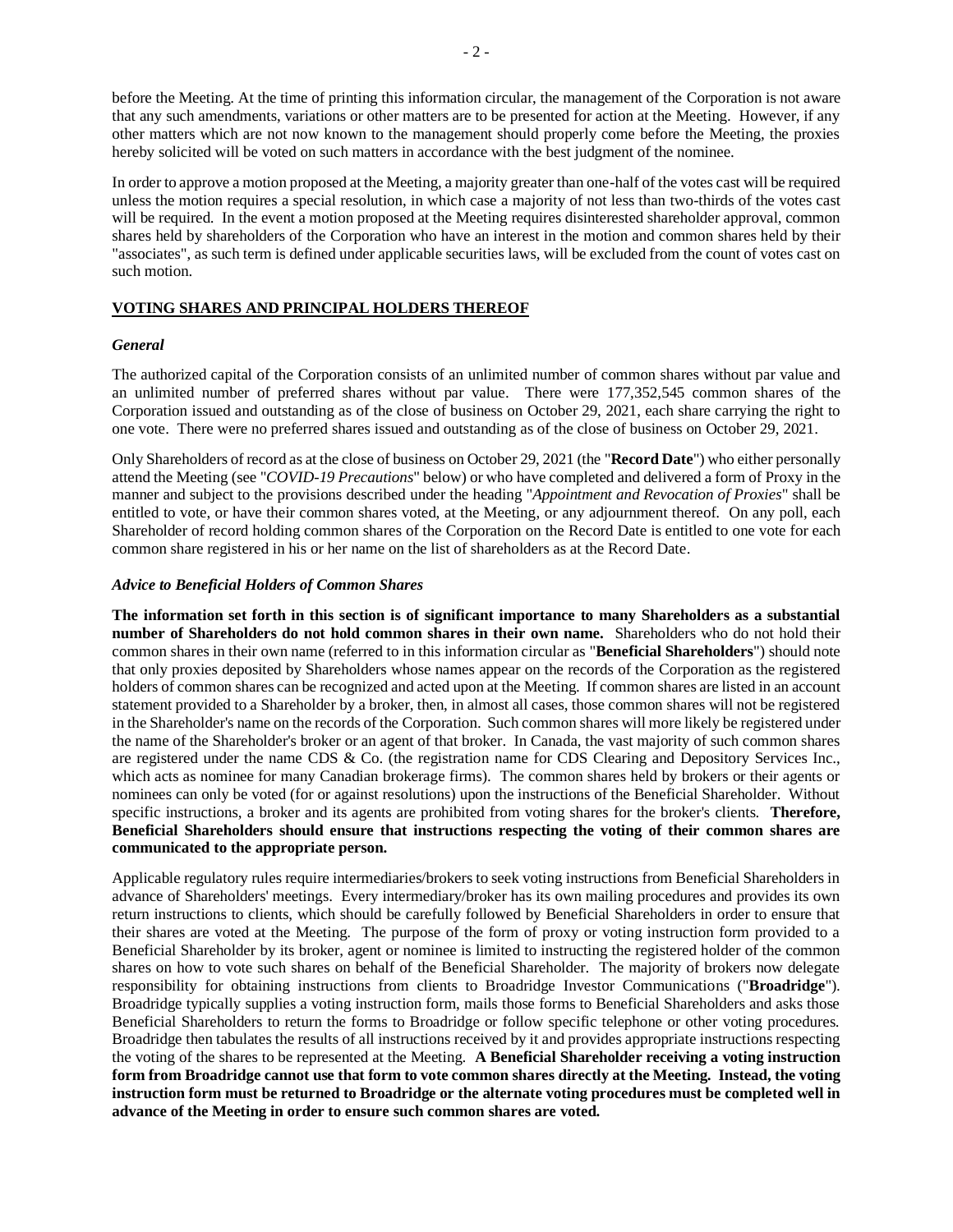Although Beneficial Shareholders may not be recognized directly at the Meeting for the purpose of voting common shares registered in the name of their broker, agent or nominee, a Beneficial Shareholder may attend the Meeting as a proxyholder for a shareholder and vote common shares in that capacity (see "*COVID-19 Precautions*" below). Beneficial Shareholders who wish to attend the Meeting and indirectly vote their common shares as proxyholder for the registered shareholder should contact their broker, agent or nominee well in advance of the Meeting to determine the steps necessary to permit them to indirectly vote their common shares as a proxyholder.

The Corporation will not pay for an intermediary to deliver proxy related materials and voting instruction forms to objecting beneficial owners (called OBOs for Objecting Beneficial Owners). OBOs have objected to their intermediary disclosing ownership information about themselves to the Corporation. Accordingly, OBOs will not receive the materials unless their intermediary assumes the costs of delivery.

The Corporation is not relying on the "notice-and-access" delivery procedures outlined in National Instrument 54-101 to distribute copies of the proxy related materials in connection with the Meeting.

## *Principal Holders of Voting Shares*

To the knowledge of the directors and senior officers of the Corporation, as of October 29, 2021, there are no persons or corporations that beneficially own, directly or indirectly, or exercise control or direction over, common shares carrying more than 10% of the voting rights attached to all outstanding common shares of the Corporation other than:

| <b>Name of Shareholder</b> | <b>Number of Shares</b> | <b>Percentage of Issued and</b><br><b>Outstanding Shares</b> |
|----------------------------|-------------------------|--------------------------------------------------------------|
| B <sub>2</sub> Gold Corp.  | 33.276.115              | 18.76%                                                       |

## **COVID-19 PRECAUTIONS**

In light of the ongoing public health concerns related to COVID-19 and to mitigate risk to the health and safety of our communities, shareholders and employees, the Corporation requests that shareholders not attend the Meeting in person. The Corporation encourages shareholders to instead vote their shares in advance of the Meeting via mail, facsimile or online. No management presentation will be made at the Meeting.

**If any shareholder does wish to attend the Meeting in person, please contact the Corporation's Secretary at (604) 609-6141 or [info@bemetalscorp.com](mailto:info@bemetalscorp.com) in order for arrangements to be made that comply with all recommendations, regulations and orders related to the COVID-19 pandemic.** The Meeting can accommodate no more than ten shareholders in person. Attendance will be on a first come, first served basis. No shareholder who is experiencing any symptoms of COVID-19, including fever, cough or difficulty breathing will be permitted to attend the Meeting in person. The Corporation may take additional precautionary measures in relation to the Meeting as necessary in response to further developments related to the COVID-19 pandemic and shall comply with all applicable recommendations, regulations and orders related thereto. In the event it is not possible or advisable to hold the Meeting in person, the Corporation will announce alternative arrangements for the Meeting as promptly as practicable, which may include holding the Meeting entirely by electronic means, telephone or other communication facilities.

## **EXECUTIVE COMPENSATION**

## **Definitions: For the purpose of this Information Circular:**

"**Chief Executive Officer**" or "**CEO**" of the Corporation means an individual who acted as chief executive officer of the Corporation or acted in a similar capacity for any part of the most recently completed financial year.

"**Chief Financial Officer**" or "**CFO**" of the Corporation means an individual who acted as chief financial officer of the Corporation or acted in a similar capacity for any part of the most recently completed financial year.

"**closing market price**" means the price at which the Corporation's security was last sold, on the applicable date, in the security's principal marketplace in Canada.

"**company**" includes other types of business organizations such as partnerships, trusts and other unincorporated business entities.

"**equity incentive plan**" means an incentive plan, or portion of an incentive plan, under which awards are granted and that falls within the scope of IFRS 2 *Share-based Payment*.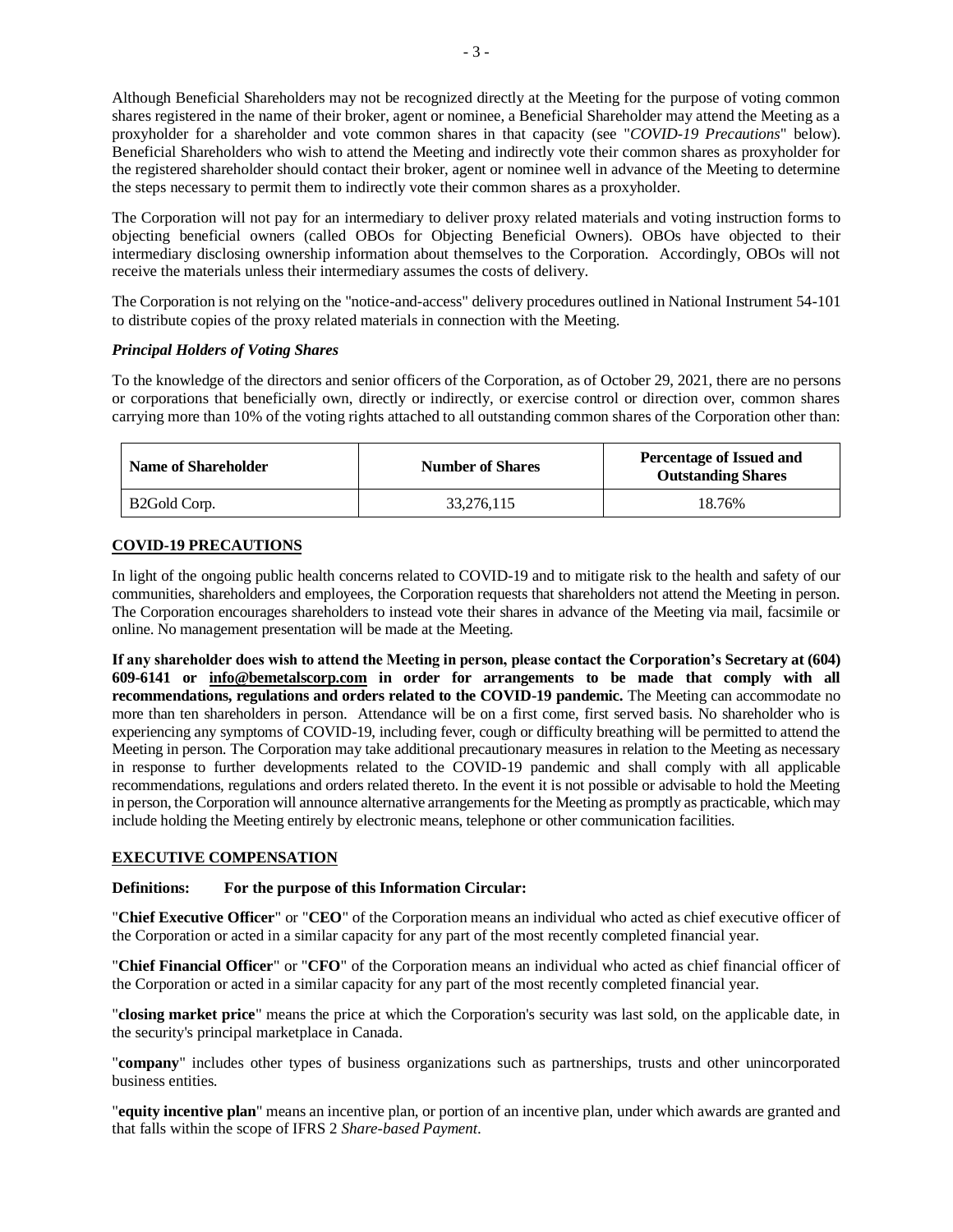"**grant date**" means a date determined for financial statement reporting purposes under IFRS 2 *Share-based Payment*.

"**incentive plan**" means any plan providing compensation that depends on achieving certain performance goals or similar conditions within a specified period.

"**incentive plan award**" means compensation awarded, earned, paid or payable under an incentive plan.

"**Named Executive Officer**" or "**NEO**" means the following individuals:

- (a) each CEO;
- (b) each CFO;
- (c) each of the Corporation's three most highly compensated executive officers, or the three most highly compensated individuals acting in a similar capacity, other than the CEO and CFO, at the end of the most recently completed financial year whose total compensation was, individually, more than \$150,000 for that financial year; and
- (d) each additional individual who would be an NEO under paragraph (c) above, but for the fact that the individual was neither an executive officer of the Corporation, nor acting in a similar capacity, at the end of that financial year.

"**non-equity incentive plan**" means an incentive plan or portion of an incentive plan that is not an equity incentive plan.

"**option-based award**" means an award under an equity incentive plan of options, including, for greater certainty, share options, share appreciation rights, and similar instruments that have option-like features.

"**plan**" includes any plan, contract, authorization, or arrangement, whether or not set out in any formal document, where cash, securities, similar instruments or any other property may be received, whether for one or more persons.

"**share-based award**" means an award under an equity incentive plan of equity-based instruments that do not have option-like features, including, for greater certainty, common shares, restricted shares, restricted share units, deferred share units, phantom shares, phantom share units, common share equivalent units, and stock.

*The Corporation completed a share split on the basis of three post-split common shares for every one pre-split common shares on January 4, 2017. All figures in this Information Circular reflect the share split.*

#### **COMPENSATION DISCUSSION AND ANALYSIS**

The compensation of the Corporation's Named Executive Officers has been established with a view of attracting and retaining executives critical to the Corporation's short and long-term success and to continue providing executives with compensation that is in accordance with existing market standards. Compensation provided to the Corporation's NEOs is determined and reviewed by the Corporation's Compensation Committee. In establishing executive compensation policies, the Compensation Committee takes into consideration the recommendations of management and, following discussion and review, reports them to the Corporation's full board of directors (the "**Board of Directors**" or "**Board**") for final approval. The members of the Compensation Committee for the financial year ended December 31, 2020 were Clive Johnson, Roger Richer, and Tom Garagan. See "*Schedule B*" below for further information on the Compensation Committee.

Compensation of the Corporation's Named Executive Officers is comprised of a base salary and the granting of options to purchase common shares under the Corporation's stock option plan (as more particularly described below). Through its executive compensation practices, the Corporation seeks to provide value to its shareholders by employing a strong executive leadership team. Specifically, the Corporation's executive compensation structure seeks to attract and retain talented and experienced executives necessary to achieve the Corporation's strategic objectives, motivate and reward executives whose knowledge, skills and performance are critical to the Corporation's success, and align the interests of the Corporation's executives and shareholders by motivating executives to increase shareholder value.

Within the context of the overall objectives of the Corporation's compensation practices, the Corporation determined the specific amounts of compensation to be paid to its executives during the year ended December 31, 2020 based on a number of factors including the Corporation's executive performance during the fiscal year, the roles and responsibilities of the Corporation's executives, the individual experience and skills of and expected contributions from the Corporation's executives, the Corporation's executives' historical compensation and performance within the Corporation, and any contractual commitments the Corporation has made to its executives regarding compensation.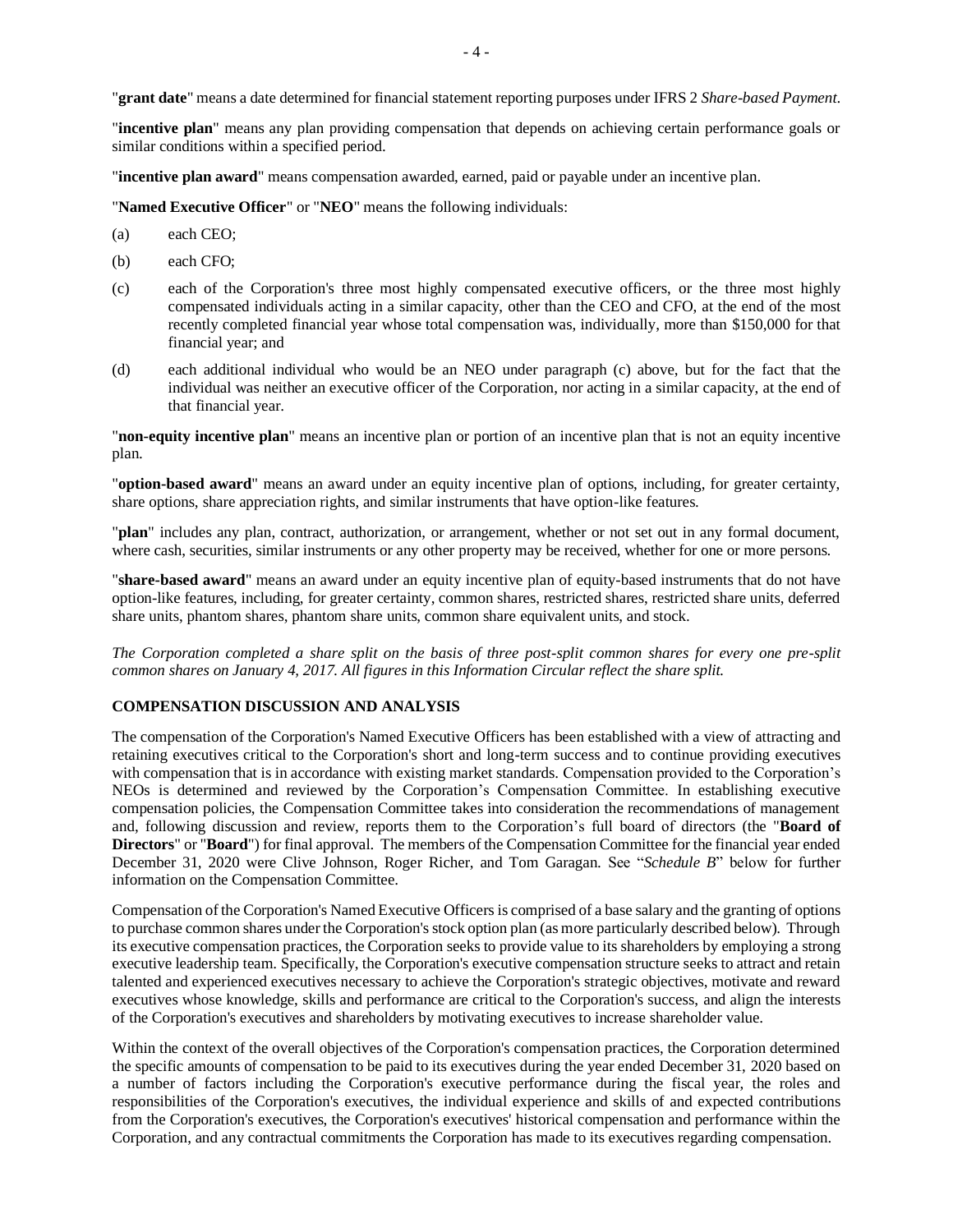The Board of Directors of the Corporation has not conducted a formal evaluation of the implications of the risks associated with the Corporation's compensation practices and policies. Risk management is a consideration of the Board of Directors when implementing its compensation policies and the Board of Directors do not believe that the Corporation's compensation policies result in unnecessary or inappropriate risk taking including risks that are likely to have a material adverse effect on the Corporation.

## *Base Salary*

The Corporation believes that a competitive base salary is a necessary element of any compensation program that is designed to attract and retain talented and experienced executives. The Corporation also believes that attractive base salaries can motivate and reward executives for their overall performance.

To the extent that the Corporation has entered into employment agreements with its executives, the base salaries of such individuals reflect the base salaries that the Corporation negotiated with them. The base salaries that the Corporation negotiated with its executives were based on the individual experience and skills of, and expected contribution from, each executive, the roles and responsibilities of the executive, the base salaries of the Corporation's existing executives and other factors. The employment agreements that were entered into with certain of the Corporation's Named Executive Officers are summarized under "*Named Executive Officer Employment Agreements*" below.

## *Option Based Awards*

The Corporation has in effect a stock option plan (the "**Stock Option Plan**") in order to provide effective incentives to directors, officers, and senior management personnel and consultants of the Corporation and to enable the Corporation to attract and retain experienced and qualified individuals in those positions by permitting such individuals to directly participate in an increase in per share value created for the Corporation's Shareholders. In determining option grants to the Named Executive Officers, the Board of Directors together with management takes into consideration factors that include the amount and exercise price of previous option grants, the NEO's experience, level of expertise and responsibilities, and the contributions of each NEO towards the completion of corporate transactions in any given fiscal year.

The Stock Option Plan was adopted by the Board on December 9, 2016 and most recently re-approved by Shareholders at the Corporation's annual general meeting of Shareholders held on November 24, 2020. Under the policies of the TSX Venture Exchange, a rolling stock option plan must be re-approved by Shareholders on a yearly basis and as such, the Corporation will be asking Shareholders to re-approve the Stock Option Plan at the Meeting. The significant terms of the Corporation's Stock Option Plan are set out below under the heading *"Particulars Of Other Matters To Be Acted Upon – Re-Approval of Rolling Stock Option Plan"*.

## *Use of Financial Instruments*

The Corporation does not have a policy that would prohibit a Named Executive Officer or director from purchasing financial instruments, including prepaid variable forward contracts, equity swaps, collars or units of exchange funds, that are designed to hedge or offset a decrease in market value of equity securities granted as compensation or held, directly or indirectly, by the Named Executive Officer or director. However, management is not aware of any Named Executive or director purchasing such an instrument.

## **SUMMARY COMPENSATION TABLE**

In accordance with the provisions of applicable securities legislation, the Corporation had three (3) Named Executive Officers during the financial year ended December 31, 2020, namely John Wilton (President, CEO and a director), Kristen Reinertson (CFO, Corporate Secretary and a director), and Derek Iwanaka (VP of Investor Relations & Corporate Development).

The following table sets out certain information respecting the compensation paid to the Named Executive Officers of the Corporation during the financial years ended December 31, 2020, 2019, and 2018.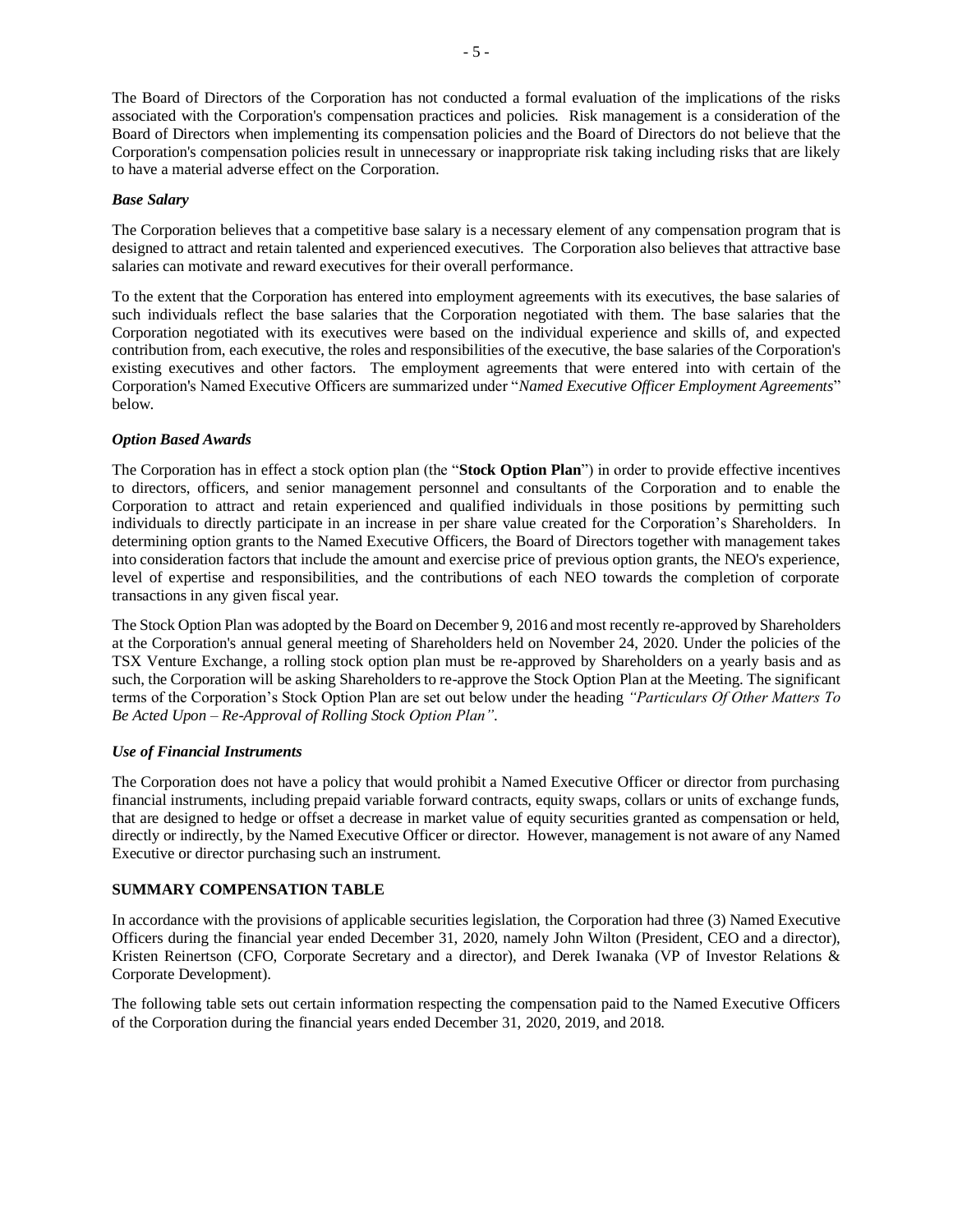| <b>NEO Name</b><br>And<br><b>Principal Position</b> | <b>Financial</b><br>Year<br>ended<br>December 31 | <b>Salary</b><br>(C\$) | <b>Share-</b><br>based<br>awards<br>(C\$) | Option<br>-based<br>awards<br>(C\$) | Annual<br>incentive<br>plans | Non-equity incentive<br>plan compensation (\$)<br>Long-<br>term<br>incentive<br>plans | <b>Pension</b><br>value<br>(C\$) | All<br>other<br>comp-<br>ensation<br>(C\$) | <b>Total</b><br>comp-<br>ensation<br>(C\$) |
|-----------------------------------------------------|--------------------------------------------------|------------------------|-------------------------------------------|-------------------------------------|------------------------------|---------------------------------------------------------------------------------------|----------------------------------|--------------------------------------------|--------------------------------------------|
| John Wilton $(1)$                                   | 2020                                             | 228,685                | Nil                                       | 183,898 <sup>(4)</sup>              | Nil                          | Nil                                                                                   | Nil                              | Nil                                        | 412,583                                    |
| President, CEO and a                                | 2019                                             | 225,244                | Nil                                       | Nil                                 | Nil                          | Nil                                                                                   | Nil                              | Nil                                        | 225,244                                    |
| director                                            | 2018                                             | 203,505                | Nil                                       | $396,842^{(5)}$                     | Nil                          | Nil                                                                                   | Nil                              | Nil                                        | 600,347                                    |
| Kristen Reinertson $(2)$                            | 2020                                             | $22,500^{(2)}$         | Nil                                       | $45.975^{(4)}$                      | Nil                          | Nil                                                                                   | Nil                              | Nil                                        | 68,475                                     |
| Corporate Secretary and                             | 2019                                             | Nil                    | Nil                                       | Nil                                 | Nil                          | Nil                                                                                   | Nil                              | Nil                                        | Nil                                        |
| director. Former CFO                                | 2018                                             | Nil                    | Nil                                       | Nil                                 | Nil                          | Nil                                                                                   | Nil                              | Nil                                        | Nil                                        |
| Derek Iwanaka <sup>(3)</sup>                        | 2020                                             | 140,000                | Nil                                       | $91.949^{(4)}$                      | Nil                          | Nil                                                                                   | Nil                              | <b>Nil</b>                                 | 231,949                                    |
| VP Investor Relations &                             | 2019                                             | 140,000                | Nil                                       | Nil                                 | Nil                          | Nil                                                                                   | Nil                              | Nil                                        | 140,000                                    |
| Corporate Development                               | 2018                                             | 35,000                 | Nil                                       | $120.677^{(6)}$                     | Nil                          | <b>Nil</b>                                                                            | Nil                              | Nil                                        | 155,677                                    |

*Notes:*

- *(1) John Wilton has served as the President, Chief Executive Officer and a director of the Corporation since February 26, 2018. For the years ended December 31, 2020, 2019 and 2018, Mr. Wilton's annual salary was US\$170,000. US dollars are converted to Canadian dollars at the average monthly exchange rate during the month in which a payment was made based on the Bank of Canada Daily Noon Rate of Exchange during such periods. The average exchange rate for all of the payments during the year ended December 31, 2020 was US\$1.00 per C\$1.3452, during the financial year ended December 31, 2019 was US\$1.00 per C\$1.3250, and during the financial year ended December 31, 2018 was US\$1.00 per C\$1.3059. On May 1, 2021, Mr. Wilton's annual salary increased to US\$215,000.*
- *(2) Kristen Reinertson has served as the Chief Financial Officer and Corporate Secretary of the Corporation since December 9, 2016 and as a director of the Corporation since May 11, 2018. From October 1, 2020, Ms. Reinertson received consulting fees of C\$7,500 per month. On May 1, 2021, Ms. Reinertson's consulting fees increased to C\$11,000 per month. On July 7, 2021, Mr. Nicholas Furber replaced Ms. Reinertson as Chief Financial Officer.*
- *(3) Derek Iwanaka has served as the Vice-President of Investor Relations and Corporate Development of the Corporation since October 1, 2018. For the years ended December 31, 2020, 2019 and 2018, Mr. Iwanaka's annual salary was C\$140,000. On May 1, 2021, Mr. Iwanaka's annual salary increased to C\$170,000.*
- *(4) This amount represents the estimated fair value of stock options granted on January 7, 2020 using the Black-Scholes fair value method for stock-based compensation, assuming a risk free interest rate of 1.59%, an average expected life of 10 years, a 75% annualized volatility rate, and a 0.0% dividend rate.*
- *(5) This amount represents the estimated fair value of stock options granted on February 27, 2018 using the Black-Scholes fair value method for stock-based compensation, assuming a risk free interest rate of 2.17%, an average expected life of 8.5 years, a 75% annualized volatility rate, and a 0.0% dividend rate.*
- *(6) This amount represents the estimated fair value of stock options granted on October 1, 2018 using the Black-Scholes fair value method for stock-based compensation, assuming a risk free interest rate of 2.48%, an average expected life of 9 years, a 75% annualized volatility rate, and a 0.0% dividend rate.*

## **INCENTIVE PLAN AWARDS**

The following table sets forth information concerning all awards outstanding at the end of the financial year ended December 31, 2020 for each Named Executive Officer.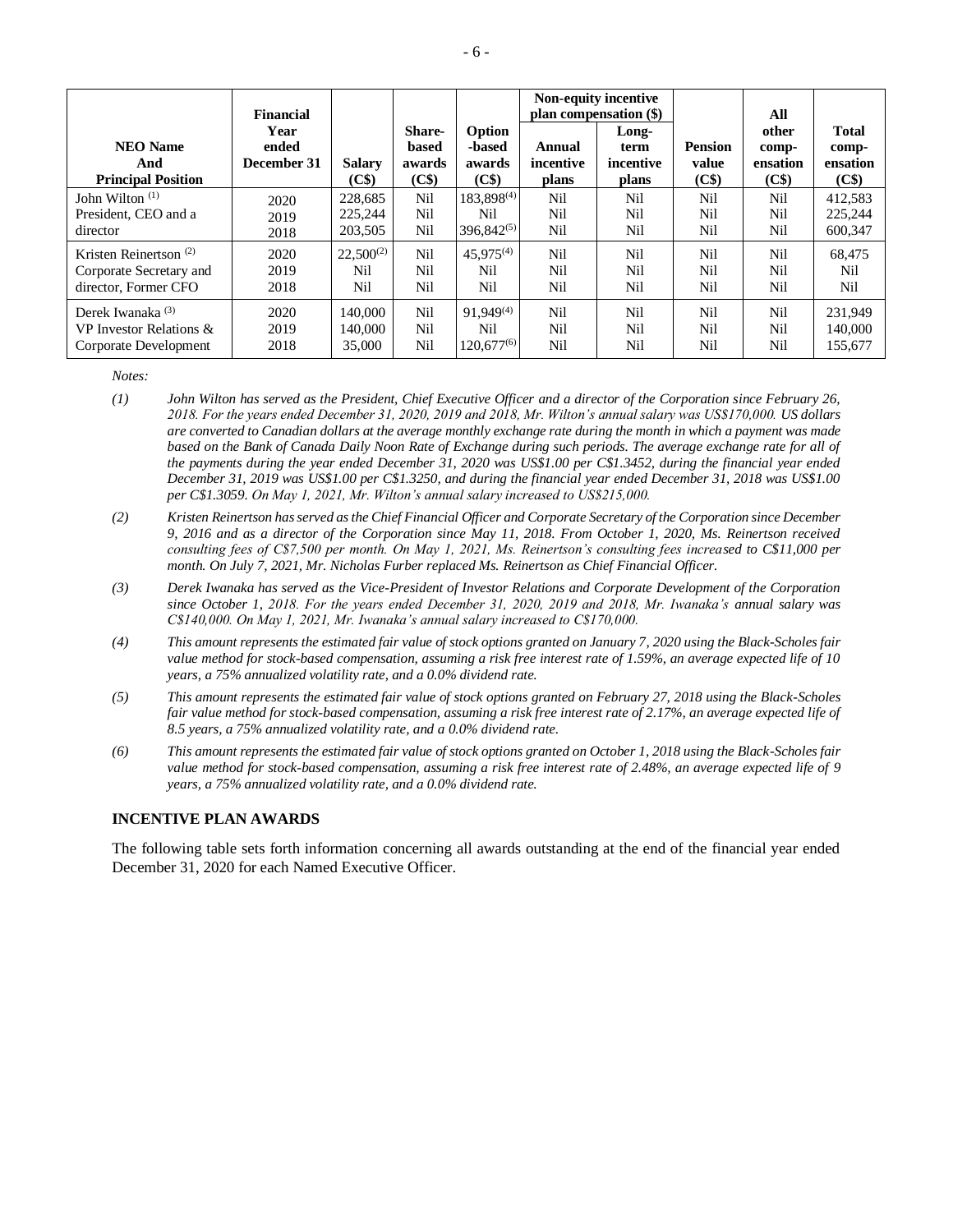|                    |                                                                        | <b>Option-based Awards</b>           |                              | Share-based Awards <sup>(3)</sup>                                     |                                                                                               |                                                                                                               |                                                                                                            |
|--------------------|------------------------------------------------------------------------|--------------------------------------|------------------------------|-----------------------------------------------------------------------|-----------------------------------------------------------------------------------------------|---------------------------------------------------------------------------------------------------------------|------------------------------------------------------------------------------------------------------------|
| <b>NEO Name</b>    | Number of<br>securities<br>underlying<br>unexercised<br>options<br>(#) | Option<br>exercise<br>price<br>(C\$) | Option<br>expiration<br>date | Value of<br>unexercised<br>in-the-<br>money<br>options $(2)$<br>(C\$) | <b>Number</b><br>of shares<br>or units<br>of shares<br>that have<br>not<br>vested<br>$^{(#)}$ | <b>Market</b><br>or payout<br>value of<br>share-<br>based<br>awards<br>that have<br>not<br>vested<br>$(C$ \$) | Market or<br>payout value<br>of vested<br>share-based<br>awards not<br>paid out or<br>distributed<br>(C\$) |
| John Wilton        | 2,250,000<br>1,000,000                                                 | 0.24<br>0.235                        | Feb 27, 2028<br>Jan 7, 2030  | 326,250<br>150,000                                                    | N/A                                                                                           | N/A                                                                                                           | N/A                                                                                                        |
| Kristen Reinertson | $150,000$ <sup>(1)</sup><br>250,000                                    | 0.06(1)<br>0.235                     | Dec 9, 2026<br>Jan 7, 2030   | 48,750<br>37,500                                                      | N/A                                                                                           | N/A                                                                                                           | N/A                                                                                                        |
| Derek Iwanaka      | 750,000<br>500,000                                                     | 0.21<br>0.235                        | Oct 1, 2028<br>Jan 7, 2030   | 131,250<br>75,000                                                     | N/A                                                                                           | N/A                                                                                                           | N/A                                                                                                        |

## **OUTSTANDING SHARE-BASED AWARDS AND OPTION-BASED AWARDS TABLE**

*Notes:*

*(1) The Corporation completed a 3:1 share split effective January 4, 2017. These numbers have been adjusted to reflect the share split.*

*(2) Based on the difference between the exercise price of the options and the closing price of the Corporation's common shares on the TSX Venture Exchange on December 31, 2020 of C\$0.385. (See Note 1)*

*(3) The Corporation has not granted any share-based awards.*

## *Incentive Plan Awards – Value Vested or Earned During the Year*

1,583,332 stock options held by Named Executive Officers vested during the year ended December 31, 2020. None of the Named Executive Officers exercised any stock options during the year ended December 31, 2020. The following table summarizes, for the Named Executive Officers of the Corporation, the value of incentive plan awards vested or earned during the year ended December 31, 2020.

| <b>NEO Name</b>    | <b>Option-based awards – Value</b><br>vested during the year<br>(C\$) | Share-based awards – Value<br>vested during the year<br>$(C\$ (4) | Non-equity incentive plan<br>compensation - Value earned<br>during the year<br>(C\$) |
|--------------------|-----------------------------------------------------------------------|-------------------------------------------------------------------|--------------------------------------------------------------------------------------|
| John Wilton        | Nil <sup>(1)</sup>                                                    | N/A                                                               | Nil                                                                                  |
| Kristen Reinertson | Nil <sup>(2)</sup>                                                    | N/A                                                               | Nil                                                                                  |
| Derek Iwanaka      | $52,500^{(3)}$                                                        | N/A                                                               | Nil                                                                                  |

*Notes:*

- *(1) 333,333 of Mr. Wilton's stock options with an exercise price of C\$0.235 vested on grant on January 7, 2020. The stock price at the time of vesting was C\$0.235. 750,000 of Mr. Wilton's previously granted stock options with an exercise price of C\$0.24 vested on February 1, 2020. The stock price at the time of vesting was C\$0.24.*
- *(2) 83,333 of Ms. Reinertson's stock options with an exercise price of C\$0.235 vested on grant on January 7, 2020. The stock price at the time of vesting was C\$0.235.*
- *(3) 166,666 of Mr. Iwanaka's stock options with an exercise price of C\$0.235 vested on grant on January 7, 2020. The stock price at the time of vesting was C\$0.235. 250,000 of Mr. Iwanaka's stock options with an exercise price of C\$0.21 vested on October 1, 2020. The stock price at the time of vesting was C\$0.42.*

*(4) The Corporation has not granted any share-based awards.*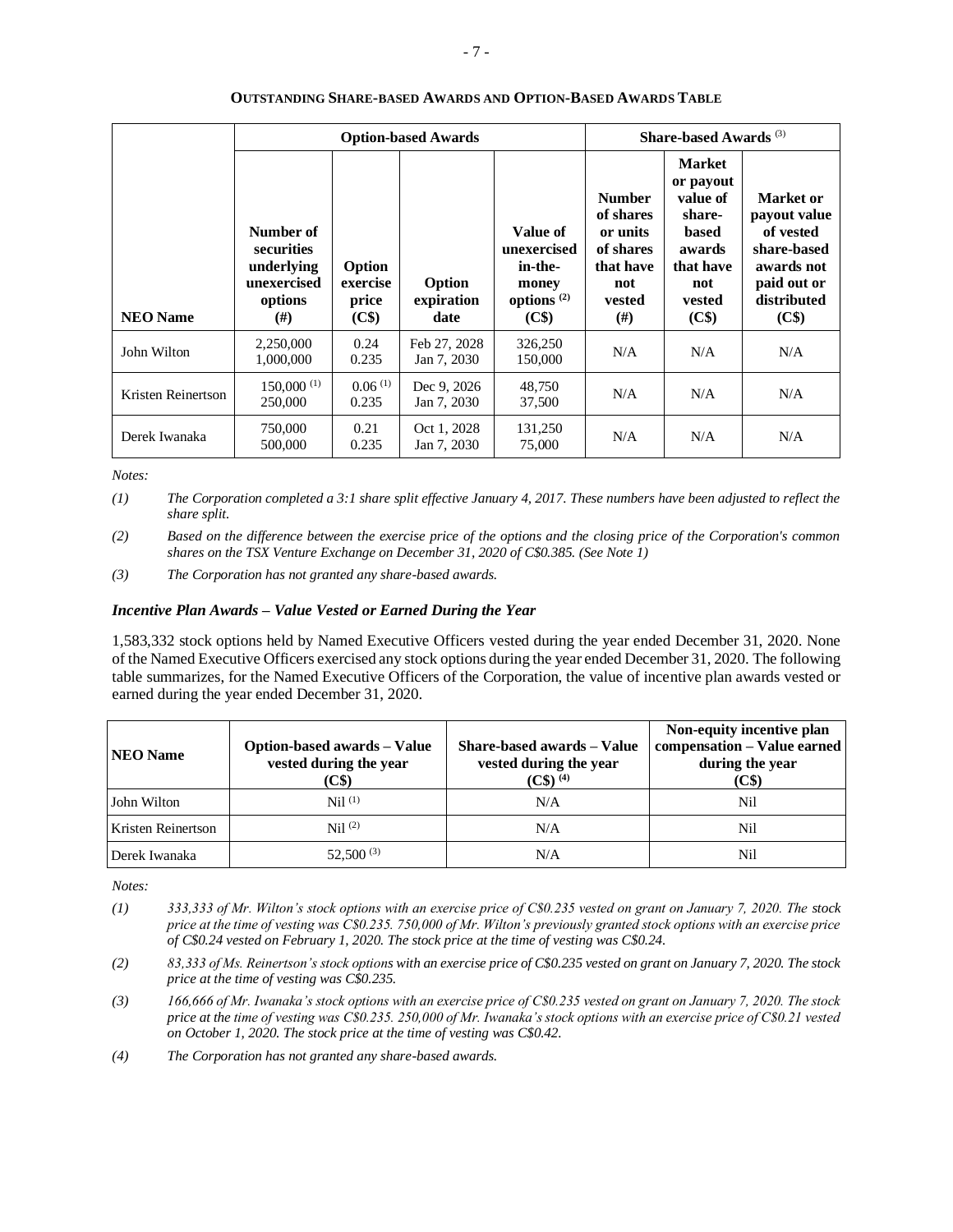## **NAMED EXECUTIVE OFFICER EMPLOYMENT AGREEMENTS**

The Corporation has entered into employment agreements with certain of its NEOs, namely John Wilton and Derek Iwanaka, which contain terms relating to duties, salaries, compensation, benefits, termination, change of control and severance. The benefits provided to the Corporation's NEOs are standard benefits, as provided to all of its employees, which include life insurance, short and long-term disability insurance, health and medical insurance programs and plans. The Corporation has also entered into a consulting agreements with Kristen Reinertson and Nicholas Furber, which contains terms relating to duties and compensation. The following sets out further details for the respective NEO relating to their agreement with the Corporation with respect to other terms of their contract:

#### *John Wilton*

In February 2018, the Corporation and John Wilton entered into an agreement whereby Mr. Wilton fulfills the role of Chief Executive Officer and President of the Corporation on a full time basis. Pursuant to this agreement, Mr. Wilton is entitled to receive an annual salary in the amount of US\$170,000. In May 2021, Mr. Wilton's annual salary was increased to US\$215,000.

#### *Derek Iwanaka*

In October 2018, the Corporation and Derek Iwanaka entered into an agreement whereby Mr. Iwanaka fulfills the role of Vice-President of Investor Relations and Corporate Development of the Corporation on a full time basis. Pursuant to this agreement, Mr. Iwanaka is entitled to receive an annual salary in the amount of C\$140,000. In May 2021, Mr. Iwanaka's annual salary was increased to C\$170,000.

#### *Kristen Reinertson*

In October 2020, the Corporation and Kristen Reinertson entered into a consulting agreement for Ms. Reinertson's services as Chief Financial Officer and Corporate Secretary. Pursuant to this agreement, Ms. Reinertson is entitled to receive a monthly fee in the amount of C\$7,500. In May 2021, Ms. Reinertson's monthly fee was increased to C\$11,000. In July 2021, Mr. Nicholas Furber replaced Ms. Reinertson as Chief Financial Officer. Ms. Reinertson's monthly fee was subsequently reduced to C\$7,500.

## *Nicholas Furber*

In July 2021, the Corporation and Nicholas Furber entered into a consulting agreement for Mr. Furber's services as Chief Financial Officer. Pursuant to this agreement, Mr. Furber is entitled to receive a monthly fee in the amount of C\$11,000.

## **TERMINATION AND CHANGE OF CONTROL BENEFITS**

Pursuant to the employment agreements entered into between the Corporation and each of Mr. Wilton and Mr. Iwanaka, the respective Named Executive Officer is entitled to compensation from the Corporation in the event of termination without cause or resignation for "good cause". In the event that the Named Executive Officer's employment agreement is terminated by the Corporation without cause, or the Named Executive Officer resigns on two weeks' notice for "good cause", the Corporation must pay a severance payment to such Named Executive Officer, equal to 1 week of annual salary plus 4 additional weeks for each consecutively completed 12 months of employment, as well as continuation of benefits for the same period or until the Named Executive Officer secures alternative benefits. For purposes of the employment agreements, the definition of "good cause" means the occurrence of any of the following: (i) a material reduction in the Employee's responsibilities; (ii) a reduction by the Corporation in the Employee's Annual Salary; or (iii) any reduction by the Corporation of the number of paid vacation days to which the Employee is entitled. Assuming Mr. Wilton was terminated for cause or resigned for good cause on December 31, 2020, he would be entitled to receive severance of US\$29,423. Assuming Mr. Iwanaka was terminated for cause or resigned for good cause on December 31, 2020, he would be entitled to receive severance of C\$24,231.

The employment agreement with each of Mr. Wilton and Mr. Iwanaka also provides that if, within 18 months of a change of control of the Corporation, the respective Named Executive Officer is terminated without cause or resigns for "good cause", the Named Executive Officer will be entitled to receive a lump sum payment, as well as continuation of benefits for the same period or until the Named Executive Officer secures alternative benefits. Mr. Wilton's lump sum payment is equal to 12 months of annual salary (increased to 24 months of annual salary effective May 1, 2021)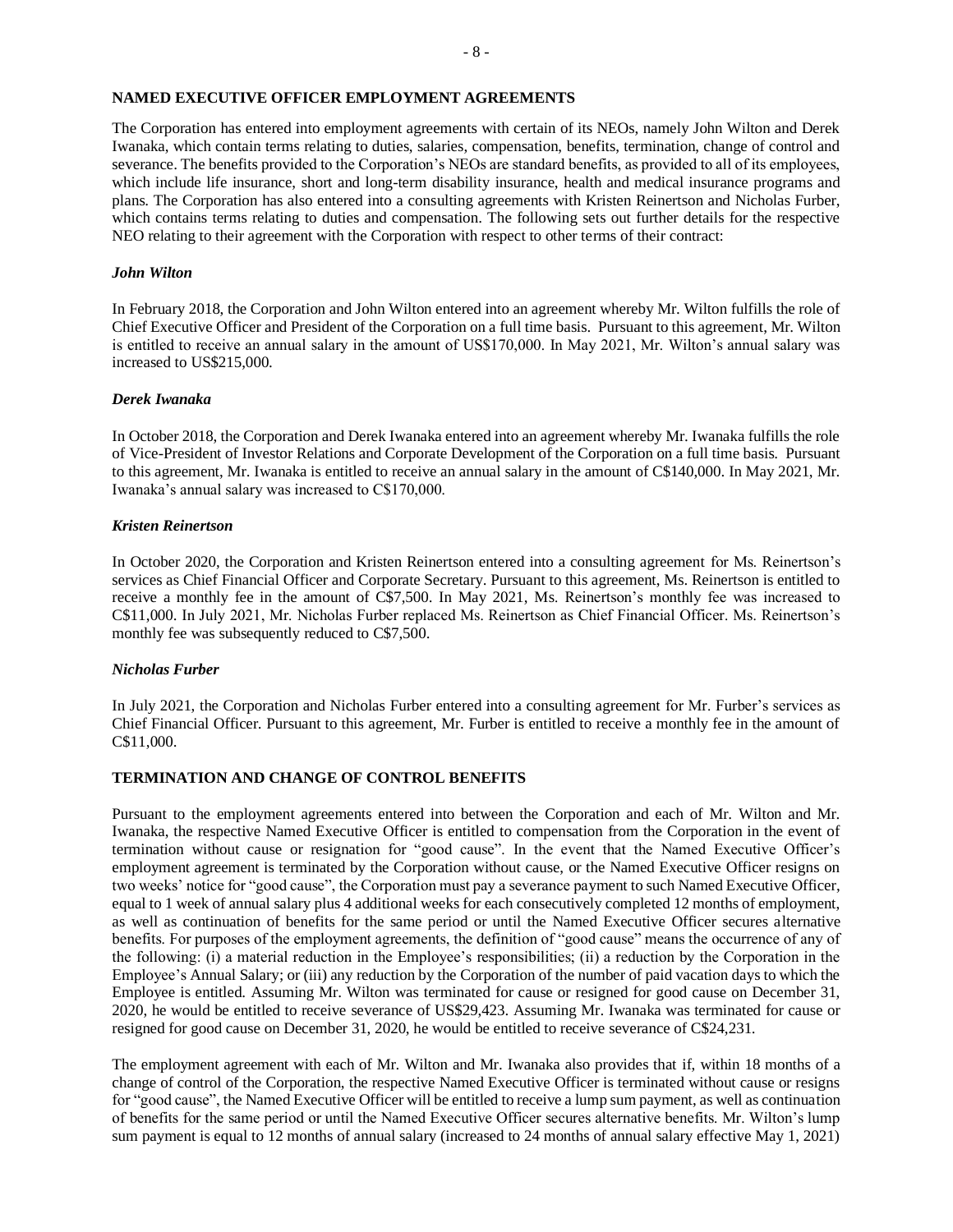and Mr. Iwanaka's lump sum payment is equal to 12 months of annual salary. For the purposes of the employment agreements, a "change of control" means: (i) the acquisition of Common Shares by a person or group of persons acting jointly or in concert that, when added to all of the Common Shares owned by such person or persons, constitutes for the first time in the aggregate 20% or more of the Common Shares; (ii) the removal of more than 50% of the incumbent Board of Directors of the Corporation, or the election of a majority of the directors to the Board of Directors of the Corporation that were not nominees of the Board of Directors at the time immediately preceding such election; (iii) a sale of all or substantially all of the assets of the Corporation; or (iv) a reorganization, plan of arrangement, merger or other transaction which has substantially the same effect as (a) to (c) above. Assuming Mr. Wilton was terminated for cause or resigned for good cause on December 31, 2020 following a change of control, he would be entitled to receive severance of US\$170,000. Assuming Mr. Iwanaka was terminated for cause or resigned for good cause on December 31, 2020 following a change of control, he would be entitled to receive severance of C\$140,000.

## **PENSION PLAN BENEFITS**

No pension, retirement or deferred compensation plans, including defined contribution plans, have been instituted by the Corporation and none are proposed at this time.

## **DIRECTOR COMPENSATION**

During the financial year ended December 31, 2020, there were six (6) individuals who served as a director of the Corporation for either all or a portion of the year, two of which were also Named Executive Officers of the Corporation – namely John Wilton and Kristen Reinertson.

The following table sets out the amounts of compensation paid to directors of the Corporation other than Named Executive Officers during the financial year ended December 31, 2020.

| <b>Name</b>                               | Fees<br>earned | <b>Share-</b><br>based<br>awards | <b>Option-based</b><br>awards | Non-equity<br>incentive plan<br>compensation | <b>Pension</b><br>value | All other<br>comp-<br>ensation | <b>Total</b> |
|-------------------------------------------|----------------|----------------------------------|-------------------------------|----------------------------------------------|-------------------------|--------------------------------|--------------|
|                                           | (C\$)          | (C\$)                            | (C\$)                         | (C\$)                                        | (C\$)                   | (C\$)                          | (C\$)        |
| Mark Connelly <sup>(1)</sup>              | Nil            | <b>Nil</b>                       | $210,642^{(3)}$               | Nil                                          | Nil                     | Nil                            | 210,642      |
| Clive Johnson <sup><math>(2)</math></sup> | Nil            | Nil                              | Nil                           | Nil                                          | Nil                     | Nil                            | Nil          |
| Tom Garagan <sup>(2)</sup>                | Nil            | Nil                              | Nil                           | Nil                                          | Nil                     | Nil                            | Nil          |
| Roger Richer <sup>(2)</sup>               | Nil            | <b>Nil</b>                       | Nil                           | Nil                                          | Nil                     | Nil                            | Nil          |

#### **DIRECTORS COMPENSATION TABLE**

*Notes:*

*(1) Mr. Connelly has served as director and Non-Executive Chairman of the Corporation since July 15, 2020.*

- *(2) Messrs. Johnson, Garagan and Richer have each served as a director of the Corporation since December 9, 2016.*
- *(3) This amount represents the estimated fair value of stock options granted on July 15, 2020 using the Black-Scholes fair value method for stock-based compensation, assuming a risk free interest rate of 0.44%, an average expected life of 10 years, a 75% annualized volatility rate, and a 0.0% dividend rate.*

#### **NARRATIVE DISCUSSION**

Other than the granting of stock options from time to time, the Corporation does not have any other arrangements pursuant to which directors are compensated by the Corporation or its subsidiaries for their services in their capacity as directors, or for committee participation, involvement in special assignments or for services as consultants or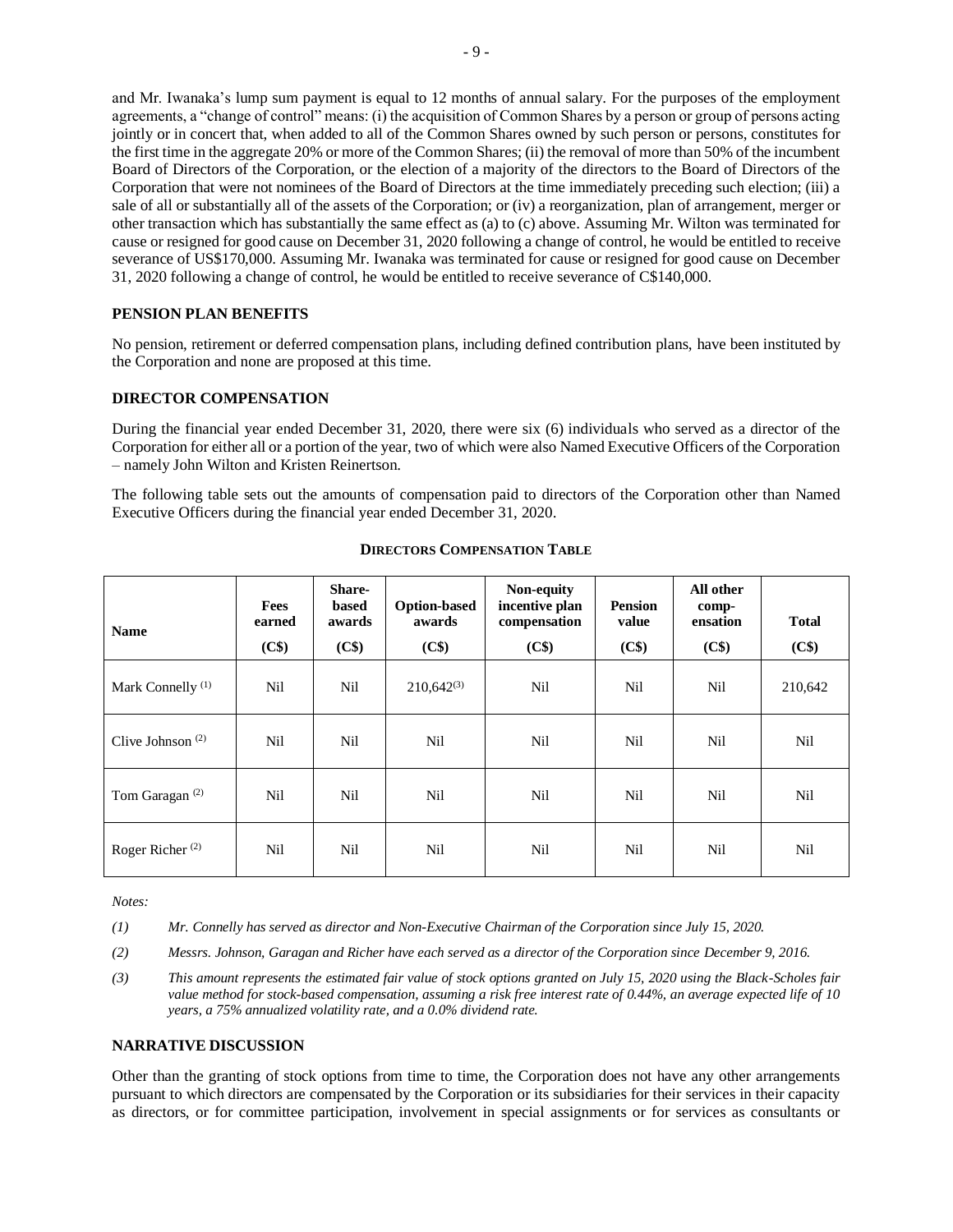experts during the financial year ended December 31, 2020 or subsequently, up to and including the date of this Information Circular.

## **SHARE-BASED AWARDS, OPTION-BASED AWARDS AND NON-EQUITY PLAN COMPENSATION**

The following table sets forth information concerning all awards outstanding at the end of the financial year ended December 31, 2020, for each director of the Corporation other than Named Executive Officers.

|               |                                                                             |                                                  | <b>Option-based Awards</b>   |                                                                        | Share-based Awards <sup>(3)</sup>                                                          |                                                                                                  |                                                                                                            |
|---------------|-----------------------------------------------------------------------------|--------------------------------------------------|------------------------------|------------------------------------------------------------------------|--------------------------------------------------------------------------------------------|--------------------------------------------------------------------------------------------------|------------------------------------------------------------------------------------------------------------|
| <b>Name</b>   | Number of<br>securities<br>underlying<br>unexercised<br>options<br>$^{(#)}$ | Option<br>exercise<br>price<br>(C <sub>3</sub> ) | Option<br>expiration<br>date | Value of<br>unexercised<br>in-the-<br>money<br>options<br>$(C$)^{(2)}$ | <b>Number</b><br>of shares<br>or units of<br>shares<br>that have<br>not vested<br>$^{(#)}$ | Market or<br>payout<br>value of<br>share-<br>based<br>awards<br>that have<br>not vested<br>$(C\$ | Market or<br>payout value<br>of vested<br>share-based<br>awards not<br>paid out or<br>distributed<br>(C\$) |
| Mark Connelly | 750,000                                                                     | 0.365                                            | Jul 15, 2030                 | 15,000                                                                 | N/A                                                                                        | N/A                                                                                              | N/A                                                                                                        |
| Clive Johnson | $750,000^{(1)}$                                                             | 0.06(1)                                          | Dec 9, 2026                  | 243,750                                                                | N/A                                                                                        | N/A                                                                                              | N/A                                                                                                        |
| Tom Garagan   | 750,000(1)                                                                  | 0.06(1)                                          | Dec 9, 2026                  | 243,750                                                                | N/A                                                                                        | N/A                                                                                              | N/A                                                                                                        |
| Roger Richer  | 750,000 <sup>(1)</sup>                                                      | 0.06(1)                                          | Dec 9, 2026                  | 243,750                                                                | N/A                                                                                        | N/A                                                                                              | N/A                                                                                                        |

## **OUTSTANDING SHARE-BASED AWARDS AND OPTION-BASED AWARDS TABLE**

*Notes:*

- *(1) The Corporation completed a 3:1 share split effective January 4, 2017. These numbers have been adjusted to reflect the share split.*
- *(2) Based on the difference between the exercise price of the options and the closing price of the Corporation's common shares on the TSX Venture Exchange on December 31, 2020 of C\$0.385. (See Note 1)*
- *(3) The Corporation has not granted any share-based awards.*

## *Incentive Plan Awards – Value Vested or Earned During the Year*

250,000 stock options held by non-NEO directors vested during the year ended December 31, 2020. None of the non-NEO directors exercised any stock options during the year ended December 31, 2020. The following table summarizes, for the non-NEO directors of the Corporation, the value of incentive plan awards vested or earned during the year ended December 31, 2020.

| <b>Name</b>          | <b>Option-based awards – Value</b><br>vested during the year<br>(C\$) | Share-based awards - Value<br>vested during the year<br>$(C\$ ) <sup>(3)</sup> | Non-equity incentive plan<br>compensation - Value earned<br>during the year<br>(C\$) |
|----------------------|-----------------------------------------------------------------------|--------------------------------------------------------------------------------|--------------------------------------------------------------------------------------|
| <b>Mark Connelly</b> | $Nil$ $(1)$                                                           | N/A                                                                            | Nil                                                                                  |
| Clive Johnson        | $\mathrm{Nil}^{(2)}$                                                  | N/A                                                                            | Nil                                                                                  |
| Tom Garagan          | Nil <sup>(2)</sup>                                                    | N/A                                                                            | Nil                                                                                  |
| Roger Richer         | $\mathrm{Nil}^{(2)}$                                                  | N/A                                                                            | Nil                                                                                  |

*Notes:*

- *(1) 250,000 of Mr. Connelly's stock options with an exercise price of C\$0.365 vested on grant on July 15, 2020. The stock price at the time of vesting was C\$0.365.*
- *(2) No options vested in the year.*
- *(3) The Corporation has not granted any share-based awards.*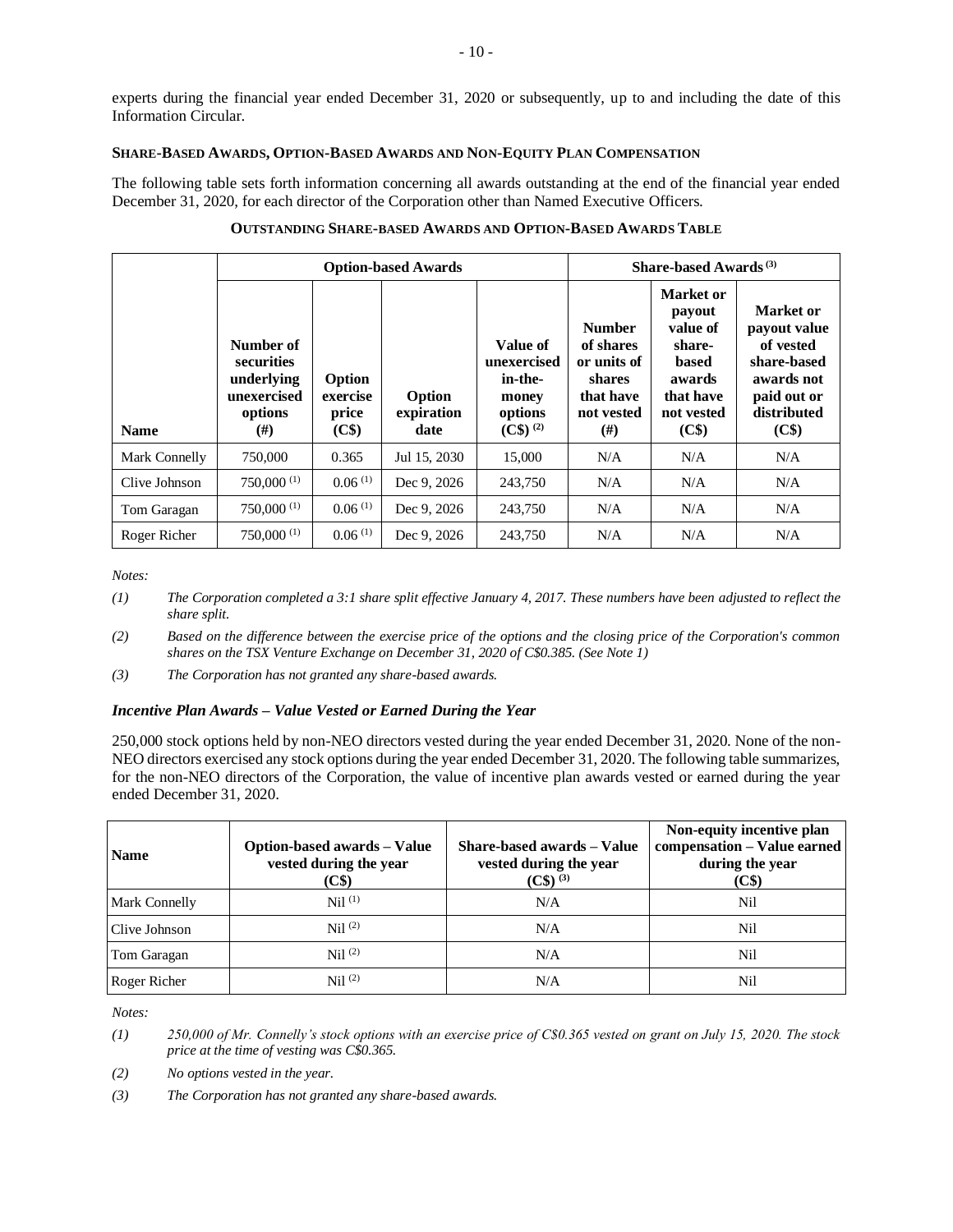## **MANAGEMENT CONTRACTS**

Management functions of the Corporation or any of its subsidiaries are not to any substantial degree performed by a person other than the directors or executive officers of the Corporation.

## **SECURITIES AUTHORIZED FOR ISSUANCE UNDER EQUITY COMPENSATION PLANS**

The following table sets out particulars of the compensation plans under which equity securities of the Corporation are authorized for issuance as of December 31, 2020. The Corporation completed a share split on the basis of three post-split common shares for every one pre-split common shares on January 4, 2017. All figures reflect the share split.

| <b>Plan Category</b>                                                    | A<br>Number of<br>securities to be<br>issued upon exercise<br>of outstanding<br>options, warrants<br>and rights | B<br>Weighted average<br>exercise price of<br>outstanding options,<br>warrants and rights | C<br><b>Number of securities</b><br>remaining available for<br>future issuance under<br>equity compensation<br>plans (excluding<br>securities reflected in<br>column A) |
|-------------------------------------------------------------------------|-----------------------------------------------------------------------------------------------------------------|-------------------------------------------------------------------------------------------|-------------------------------------------------------------------------------------------------------------------------------------------------------------------------|
| Equity compensation plans<br>approved by securityholders <sup>(1)</sup> | 10,020,000                                                                                                      | \$ 0.20                                                                                   | 2,409,689                                                                                                                                                               |
| Equity compensation plans not<br>approved by securityholders            | Nil.                                                                                                            | N/A                                                                                       | Nil                                                                                                                                                                     |
| <b>TOTALS:</b>                                                          | 10,020,000                                                                                                      | \$0.20                                                                                    | 2,409,689                                                                                                                                                               |

## **EQUITY COMPENSATION PLAN INFORMATION**

*Note:*

*(1) Represents the Stock Option Plan of the Corporation. As at December 31, 2020, the Stock Option Plan reserved shares equal to a maximum of 10% of the issued and outstanding common shares of the Corporation from time to time for issue pursuant to the Stock Option Plan.*

## **INDEBTEDNESS OF DIRECTORS AND EXECUTIVE OFFICERS**

Other than "routine indebtedness" as defined in applicable securities legislation, since January 1, 2020, being the beginning of the most recently completed fiscal year of the Corporation, none of:

- (a) the executive officers, directors, employees and former executive officers, directors and employees of the Corporation or any of its subsidiaries;
- (b) the proposed nominees for election as a director of the Corporation; or
- (c) any associates of the foregoing persons;

is or has been indebted to the Corporation or any of its subsidiaries or has been indebted to any other entity where that indebtedness was the subject of a guarantee, support agreement, letter of credit or other similar arrangement or understanding provided by the Corporation or any of its subsidiaries, and which was not entirely repaid on or before the date of this information circular.

## **INTEREST OF CERTAIN PERSONS OR COMPANIES IN MATTERS TO BE ACTED UPON**

No person who has been a director, senior officer or insider of the Corporation, no proposed nominee for director and no associate or affiliate of any of the foregoing persons has any material interest, direct or indirect, by way of beneficial ownership of securities or otherwise, in any matters to be acted upon at the Meeting other than the election of directors.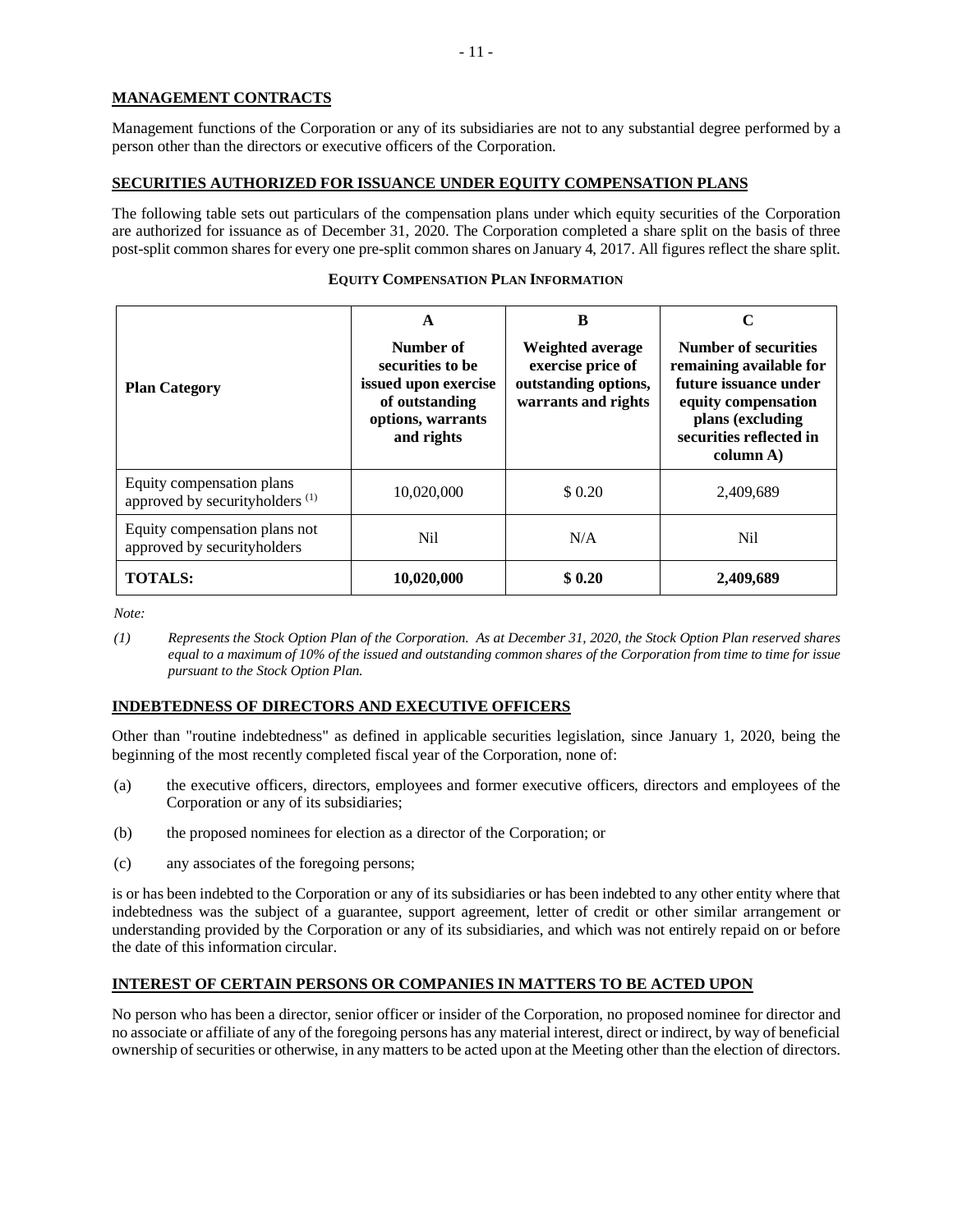## **INTEREST OF INFORMED PERSONS IN MATERIAL TRANSACTIONS**

For purposes of the following discussion, "**Informed Person**" means (a) a director or executive officer of the Corporation; (b) a director or executive officer of a person or company that is itself an Informed Person or a subsidiary of the Corporation; (c) any person or company who beneficially owns, or controls or directs, directly or indirectly, voting securities of the Corporation or a combination of both carrying more than 10 percent of the voting rights attached to all outstanding voting securities of the Corporation, other than the voting securities held by the person or company as underwriter in the course of a distribution; and (d) the Corporation itself if it has purchased, redeemed or otherwise acquired any of its securities, for so long as it holds any of its securities.

Except as disclosed below or elsewhere in this Information Circular or in the Notes to the Corporation's financial statements for the financial years ended December 31, 2020, none of:

- (a) the Informed Persons of the Corporation;
- (b) the proposed nominees for election as a director of the Corporation; or
- (c) any associate or affiliate of the foregoing persons,

has any material interest, direct or indirect, in any transaction since the commencement of the Corporation's financial year ended December 31, 2020 or in any proposed transaction which has materially affected or would materially affect the Corporation or any subsidiary of the Corporation.

On April 23, 2021, subsequent to obtaining Shareholder approval at the special general meeting of the Corporation held on March 31, 2021, the Corporation completed the acquisition of privately owned Kronk Resources Inc. ("**Kronk**") and its wholly owned subsidiary Kazan Resources K.K. which holds the rights to a portfolio of gold exploration projects in Japan (the "**Acquisition**"). In connection with the Acquisition, the Corporation issued a total of 32,629,956 common shares to shareholders of Kronk. Certain directors of the Corporation were shareholders of Kronk, being Messrs. Johnson, Richer and Garagan, and received shares of the Corporation in exchange for the shares of Kronk held by them. These directors and certain shareholders of Kronk agreed to a lower, less favourable, exchange ratio for their share exchange than other Kronk shareholders because of their relationship to both the Corporation and Kronk.

Concurrently with the Acquisition, the Corporation closed a non-brokered private placement of \$7,500,000 through the issuance of 17,045,455 common shares to senior gold producer and new strategic investor, B2Gold Corp. ("**B2Gold**"). B2Gold was also a shareholder of Kronk and received shares of the Corporation in exchange for the shares of Kronk held by them. B2Gold was not an Informed Person at the time of the Acquisition and private placement, but became an Informed Person on closing due to its resulting ownership of 19% of the Corporation as at April 23, 2021.

For more information regarding the Acquisition and the shareholdings of Kronk by the aforementioned directors of the Corporation and B2Gold, please refer to the Corporation's information circular dated February 24, 2021 and filed on SEDAR [\(www.sedar.com\)](http://www.sedar.com/) on March 4, 2021, a copy of which will be made available to Shareholders of the Corporation free of charge upon request.

## **FINANCIAL STATEMENTS**

The audited financial statements of the Corporation for the year ended December 31, 2020 (the "**Financial Statements**"), together with the Auditor's Report thereon, will be presented to Shareholders at the Meeting. The Financial Statements, the Auditor's Report thereon together with related Management's Discussion and Analysis for the financial years ended December 31, 2020 are available on SEDAR at www.sedar.com. The Notice of Annual General Meeting of Shareholders, Information Circular, Request for Financial Statements and form of Proxy will be available from the Corporation's Registrar and Transfer Agent, Computershare Investor Services Inc., 510 Burrard Street, 3<sup>rd</sup> floor, Vancouver, British Columbia, V6C 3B9, or from the Corporation's head office located at Suite 3123, 595 Burrard Street, PO Box 49139, Bentall Three, Vancouver, British Columbia, V7X 1J1.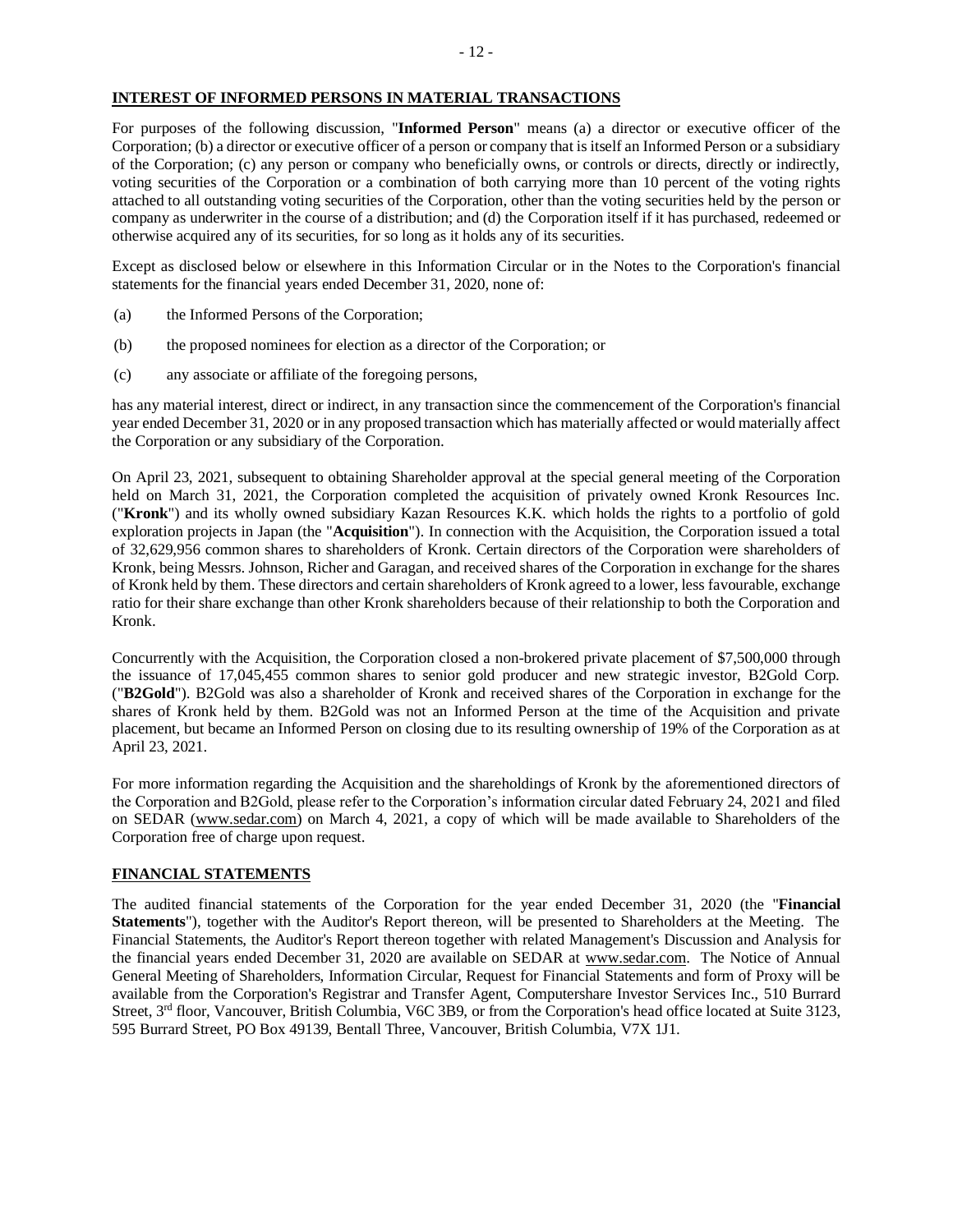## **REQUEST FOR FINANCIAL STATEMENTS**

National Instrument 51-102 "Continuous Disclosure Obligations" sets out the procedures for a shareholder to receive financial statements. If you wish to receive financial statements, you may use the enclosed form or provide instructions in any other written format. Registered shareholders must also provide written instructions in order to receive the Financial Statements.

## **FIXING THE NUMBER OF DIRECTORS AND ELECTION OF DIRECTORS**

The persons named in the enclosed Proxy intend to vote in favour of fixing the number of directors at six (6). Management is nominating six (6) individuals to stand for election. Each director of the Corporation is elected annually and holds office until the next annual general meeting of the Shareholders of the Corporation, until his or her successor is duly elected, or until his or her resignation as a director. In the absence of instructions to the contrary, the shares represented by Proxy will be voted for the nominees herein listed. Management does not contemplate that any of the nominees will be unable to serve as a director.

## **Advance Notice Provisions**

At the Corporation's annual general and special meeting of Shareholders held on January 24, 2017, the Corporation's Shareholders voted to adopt amendments to the Corporation's Articles to include advance notice provisions (the "**Advance Notice Provisions**"). The Advance Notice Provisions include, among other things, a provision that requires advance notice be given to the Corporation in circumstances where nomination of persons for election to the Board are made by Shareholders of the Corporation. The Advance Notice Provisions set a deadline by which Shareholders must submit nominations (a "**Notice**") for the election of directors to the Corporation prior to any annual or special meeting of Shareholders. The Advance Notice Provisions also set forth the information that a Shareholder must include in the Notice to the Corporation, and establish the form in which the Shareholder must submit the Notice for that notice to be in proper written form. In the case of an annual meeting of Shareholders, a Notice must be provided to the Corporation not less than 30 days and not more than 65 days prior to the date of the annual meeting.

As of the date of this Information Circular, the Corporation has not received notice of a nomination in compliance with the Advance Notice Provisions.

## **INFORMATION CONCERNING NOMINEES SUBMITTED BY MANAGEMENT**

The following table sets out the names of the persons proposed to be nominated by management for election as a director, the Province and Country in which each person is ordinarily resident, the positions and offices which each presently holds with the Corporation, the period of time for which each person has been a director of the Corporation, the respective principal occupations or employment during the past five years if such nominee is not presently an elected director and the number of common shares of the Corporation which each beneficially owns, directly or indirectly, or over which control or direction is exercised as of the date of this Information Circular.

The nominees for the office of director and information concerning them as furnished by the individual nominees are as follows. Management recommends, and the persons named in the enclosed Proxy intend to vote in favour of, the election of the following individuals as directors of the Corporation.

| <b>Name, Province or State</b><br>and Country of<br><b>Residence, and Position</b><br>with the Corporation <sup>(1)</sup> | <b>Present Principal Occupation, Business</b><br>or Employment $(1)$                                                                                                                  | <b>Date Served</b><br>as Director<br><b>Since</b> | <b>No. of Common</b><br><b>Shares Beneficially</b><br>Owned, or<br><b>Controlled or</b><br><b>Directed, Directly</b><br>or Indirectly $^{(1)}$ |
|---------------------------------------------------------------------------------------------------------------------------|---------------------------------------------------------------------------------------------------------------------------------------------------------------------------------------|---------------------------------------------------|------------------------------------------------------------------------------------------------------------------------------------------------|
| Mark Connelly<br>Wembley, Australia<br>Non-Executive Chairman                                                             | Mining<br>Executive, former Managing<br>Director and Chief Executive Officer of<br>Perth-based Papillon Resources Limited;<br>and current Director of several ASX listed<br>companies | July 15,<br>2020                                  | 2,200,000                                                                                                                                      |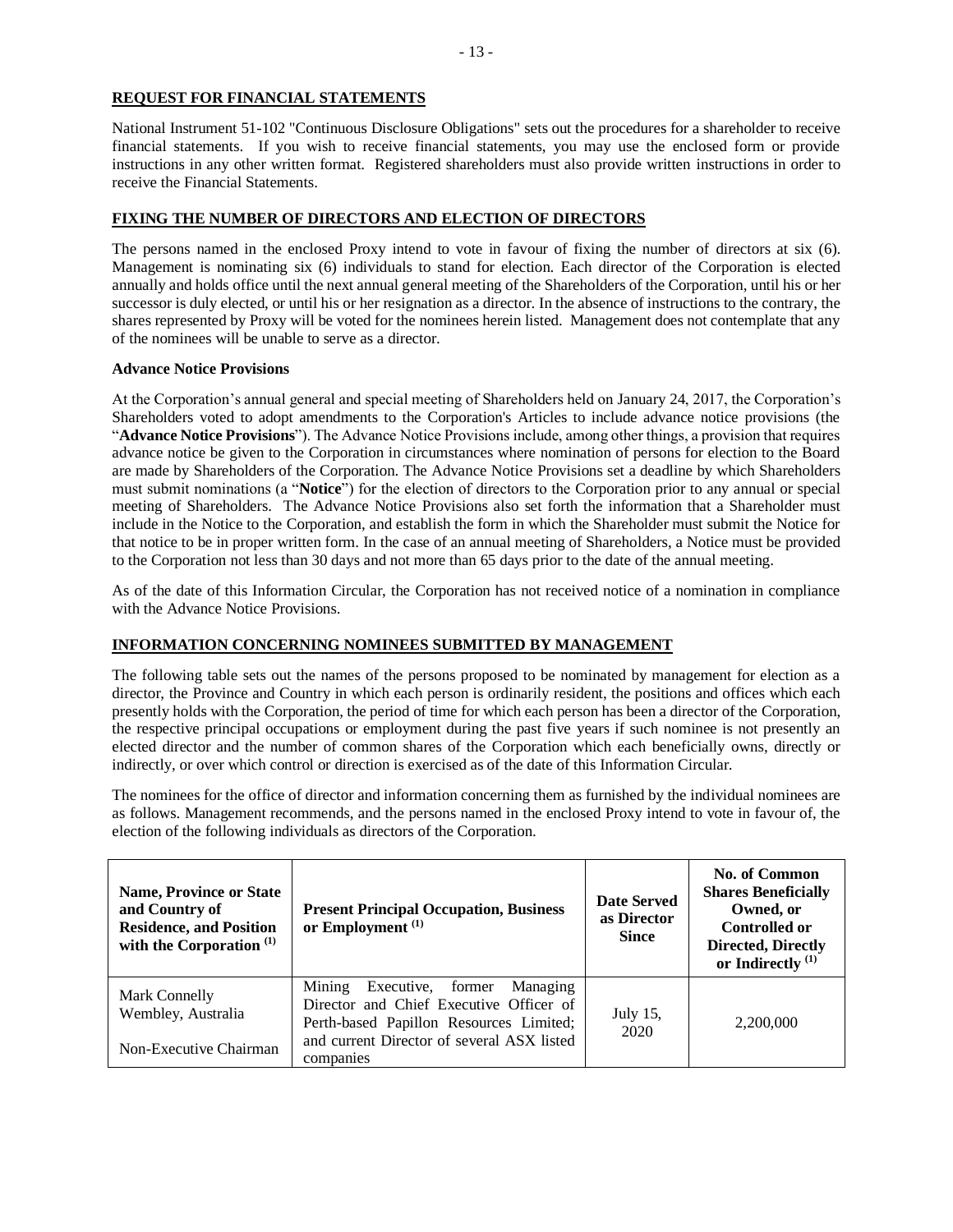| <b>Name, Province or State</b><br>and Country of<br><b>Residence, and Position</b><br>with the Corporation <sup>(1)</sup> | <b>Present Principal Occupation, Business</b><br>or Employment <sup>(1)</sup>                                         | <b>Date Served</b><br>as Director<br><b>Since</b> | No. of Common<br><b>Shares Beneficially</b><br>Owned, or<br><b>Controlled or</b><br><b>Directed, Directly</b><br>or Indirectly <sup>(1)</sup> |
|---------------------------------------------------------------------------------------------------------------------------|-----------------------------------------------------------------------------------------------------------------------|---------------------------------------------------|-----------------------------------------------------------------------------------------------------------------------------------------------|
| John Wilton<br>Penzance, United<br>Kingdom<br>President, CEO &<br>Director                                                | President and CEO of the Corporation                                                                                  | February 26,<br>2018                              | 503,000                                                                                                                                       |
| Clive Johnson<br>BC, Canada<br>Director                                                                                   | President and Chief Executive Officer of<br>B2Gold Corp., a Vancouver based gold<br>producer                          | December 9,<br>2016                               | 10,668,250                                                                                                                                    |
| Tom Garagan<br>BC, Canada<br>Director                                                                                     | Senior Vice-President, Exploration of<br>B2Gold Corp., a Vancouver based gold<br>producer                             | December 9,<br>2016                               | 5,015,500                                                                                                                                     |
| Roger Richer<br>BC, Canada<br>Director                                                                                    | <b>Executive Vice President, General Counsel</b><br>and Secretary of B2Gold Corp., a<br>Vancouver based gold producer | December 9,<br>2016                               | 4,415,300                                                                                                                                     |
| Kristen Reinertson<br>BC, Canada<br>Corporate Secretary &<br>Director                                                     | Corporate Secretary of the Corporation                                                                                | May 11,<br>2018                                   | 105,000                                                                                                                                       |

*Note:*

*(1) The information as to the Province and Country of residence, principal occupation and shares beneficially owned or over which a director exercises control or direction, not being within the knowledge of the Corporation, has been furnished by the respective directors individually as of October 29, 2021, being the Record Date of this information circular.* 

Pursuant to National Instrument 52-110, the Corporation is required to have an Audit Committee of its Board of Directors. The current members of the Audit Committee are Roger Richer, Clive Johnson, and Tom Garagan. See "*Schedule A*" below for further information on the Audit Committee of the Corporation.

## **CEASE TRADE ORDERS, BANKRUPTCIES, PENALTIES AND SANCTIONS**

Except as disclosed below, none of the proposed nominees for director have been, within 10 years before the date of this Information Circular, a director, chief executive officer or chief financial officer of any company that:

- (a) while that person was acting in that capacity, was the subject of a cease trade order or similar order or an order that denied the relevant company access to any exemption under securities legislation for a period of more than 30 consecutive days;
- (b) while that person was acting in that capacity, was subject to an event that resulted, after the director or executive officer ceased to be a director or executive officer, in the company being the subject of a cease trade or similar order or an order that denied the relevant company access to any exemption under securities legislation for a period of more than 30 consecutive days; or
- (c) while that person was acting in that capacity, or within a year of that person ceasing to act in that capacity, became bankrupt, made a proposal under any legislation relating to bankruptcy or insolvency or was subject to or instituted any proceedings, arrangement or compromise with creditors or had a receiver, receiver manager or trustee appointed to hold its assets; or
- (d) has been subject to: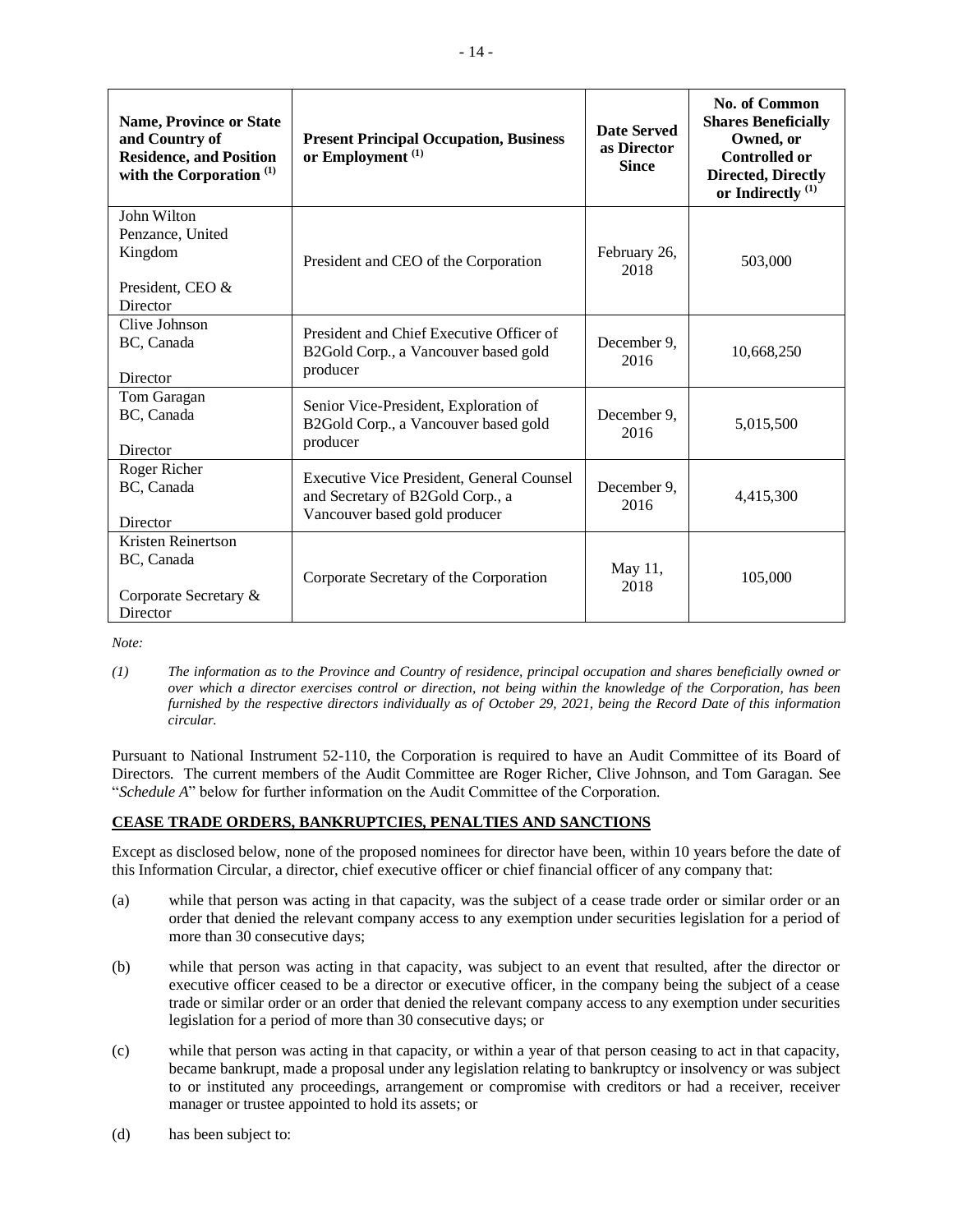- (i) any penalties or sanctions imposed by a court relating to securities legislation or by a securities regulatory authority or has entered into a settlement agreement with a securities regulatory authority since December 31, 2000 or before December 31, 2000 the disclosure of which would likely be important to a reasonable security holder in deciding whether to vote for a proposed director; or
- (ii) any other penalties or sanctions imposed by a court or regulatory body that would likely be considered important to a reasonable securityholder in deciding whether to vote for a proposed director.

## **AUDIT COMMITTEE DISCLOSURE**

The charter of the Corporation's audit committee and the other information required to be disclosed by Form 52-110F2 are attached as Schedule "A".

## **CORPORATE GOVERNANCE**

The information required to be disclosed by National Instrument 58-101 *Disclosure of Corporate Governance Practices* is attached to this information circular as Schedule "B".

## **APPOINTMENT AND REMUNERATION OF AUDITOR**

The Board of Directors proposes to appoint Davidson & Company LLP, Chartered Professional Accountants, of Vancouver, British Columbia as auditor of the Corporation. Unless otherwise instructed, the proxies given pursuant to this solicitation will be voted for the appointment of Davidson & Company LLP, Chartered Professional Accountants as auditors of the Corporation to hold office until the close of the next annual general meeting of the Corporation. It is proposed that the remuneration to be paid to the auditors of the Corporation be fixed by the Board of Directors of the Corporation.

Management recommends, and the persons named in the enclosed Proxy intend to vote in favour of, the appointment of Davidson & Company LLP, Chartered Professional Accountants, of Vancouver, British Columbia as auditor of the Corporation, and the remuneration to be paid to the auditors of the Corporation be fixed by the Board of Directors of the Corporation.

As required by Section 4.11 of National Instrument 51-102, included with this information circular as Schedule "C" are copies of the following materials which have been filed with securities regulatory authorities in connection with the change of auditors:

- 1. Notice of Change of Auditors dated June 30, 2021;
- 2. Letter from PricewaterhouseCoopers LLP, Chartered Professional Accountants, dated June 30, 2021; and
- 3. Letter from Davidson & Company LLP, Chartered Professional Accountants, dated June 30, 2021.

## **PARTICULARS OF OTHER MATTERS TO BE ACTED UPON**

## *Re-Approval of Rolling Stock Option Plan*

At last year's annual general meeting, the Corporation proposed and its Shareholders approved the Corporation's 10% "rolling" Stock Option Plan. Under the policies of the TSX Venture Exchange, a rolling stock option plan must be re-approved on a yearly basis by shareholders. Shareholders will be asked to pass an ordinary resolution re-approving the Stock Option Plan. The details of the Stock Option Plan are set forth below.

- (a) the Stock Option Plan reserves, for issuance pursuant to the exercise of stock options, a maximum number of common shares of the Corporation equal to up to a maximum of 10% of the issued common shares of the Corporation at the time of any stock option grant;
- (b) under Exchange policy, an optionee must either be an Eligible Charitable Organization or a Director, Employee or Consultant of the Corporation at the time the option is granted in order to be eligible for the grant of a stock option to the optionee;
- (c) the aggregate number of options granted to any one Person (and companies wholly owned by that Person) in a 12 month period must not exceed 5% of the issued common shares of the Corporation calculated on the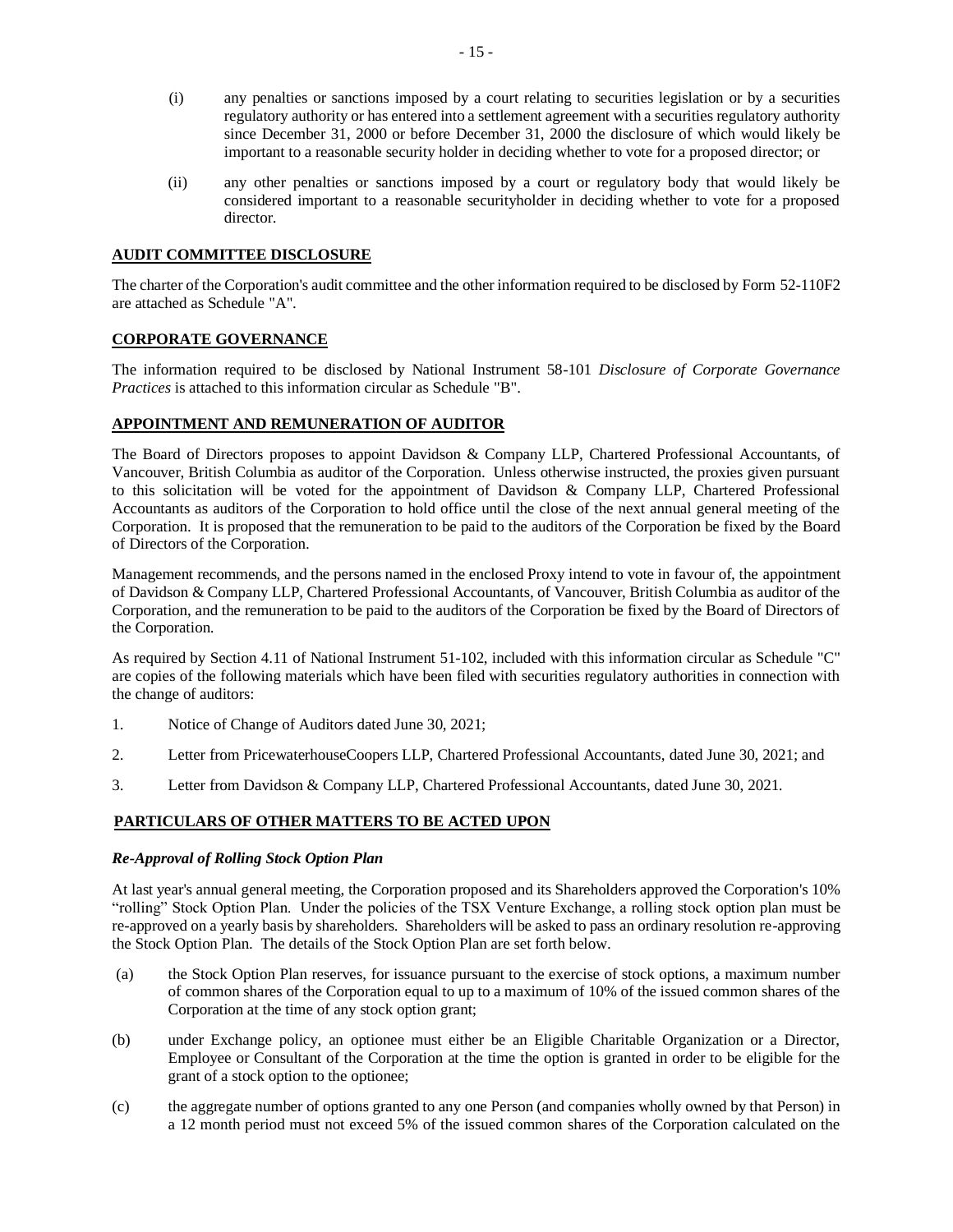date an option is granted to the Person (unless the Corporation has obtained the requisite Disinterested Shareholder Approval);

- (d) the aggregate number of options granted to any one Consultant in a 12 month period must not exceed 2% of the issued common shares of the Corporation, calculated at the date an option is granted to the Consultant;
- (e) the aggregate number of options granted to all Persons retained to provide Investor Relations Activities must not exceed 2% of the issued shares of the Corporation in any 12 month period, calculated at the date an option is granted to any such Person;
- (f) options issued to Persons retained to provide Investor Relations Activities must vest in stages over a period of not less than 12 months with no more than 1/4 of the options vesting in any 3 month period;
- (g) the minimum exercise price per common share of a stock option must not be less than the Market Price of the common shares of the Corporation, subject to a minimum exercise price of \$0.05;
- (h) options can be exercisable for a maximum of 10 years from the date of grant (subject to extension where the expiry date falls within a "blackout period" (see (o) below);
- (i) stock options (other than options held by a person involved in investor relations activities) will cease to be exercisable 90 days after the optionee ceases to be a Director (which term includes a senior officer), Employee, Consultant, Eligible Charitable Organization or Management Company Employee otherwise than by death, or for a "reasonable period" after the optionee ceases to serve in such capacity, as determined by the Board. Stock options granted to persons involved in Investor Relations Activities will cease to be exercisable 30 days after the optionee ceases to serve in such capacity otherwise than by death, or for a "reasonable period" after the optionee ceases to serve in such capacity, as determined by the Board;
- (j) all options are non-assignable and non-transferable;
- (k) Disinterested Shareholder Approval will be obtained for any reduction in the exercise price of a stock option if the optionee is an Insider of the Corporation at the time of the proposed amendment;
- (l) the Stock Option Plan contains provisions for adjustment in the number of common shares or other property issuable on exercise of a stock option in the event of a share consolidation, split, reclassification or other capital reorganization, or a stock dividend, amalgamation, merger or other relevant corporate transaction, or any other relevant change in or event affecting the common shares;
- (m) upon the occurrence of an Accelerated Vesting Event (as defined in the Stock Option Plan), the Board will have the power, at its sole discretion and without being required to obtain the approval of shareholders or the holder of any stock option, to make such changes to the terms of stock options as it considers fair and appropriate in the circumstances, including but not limited to: (a) accelerating the vesting of stock options, conditionally or unconditionally; (b) terminating every stock option if under the transaction giving rise to the Accelerated Vesting Event, options in replacement of the stock options are proposed to be granted to or exchanged with the holders of stock options, which replacement options treat the holders of stock options in a manner which the Board considers fair and appropriate in the circumstances having regard to the treatment of holders of common shares under such transaction; (c) otherwise modifying the terms of any stock option to assist the holder to tender into any take-over bid or other transaction constituting an Accelerated Vesting Event; or (d) following the successful completion of such Accelerated Vesting Event, terminating any stock option to the extent it has not been exercised prior to successful completion of the Accelerated Vesting Event. The determination of the Board in respect of any such Accelerated Vesting Event shall for the purposes of the New Option Plan be final, conclusive and binding;
- (n) in connection with the exercise of an option, as a condition to such exercise the Corporation shall require the optionee to pay to the Corporation an amount as necessary so as to ensure that the Corporation is in compliance with the applicable provisions of any federal, provincial or local laws relating to the withholding of tax or other required deductions relating to the exercise of such option; and
- (o) a stock option will be automatically extended past its expiry date if such expiry date falls within a blackout period during which the Corporation prohibits optionees from exercising their options, subject to the following requirements: (a) the blackout period must (i) be formally imposed by the Corporation pursuant to its internal trading policies; and (ii) must expire upon the general disclosure of undisclosed Material Information; and (b) the automatic extension of an optionee's stock option will not be permitted where the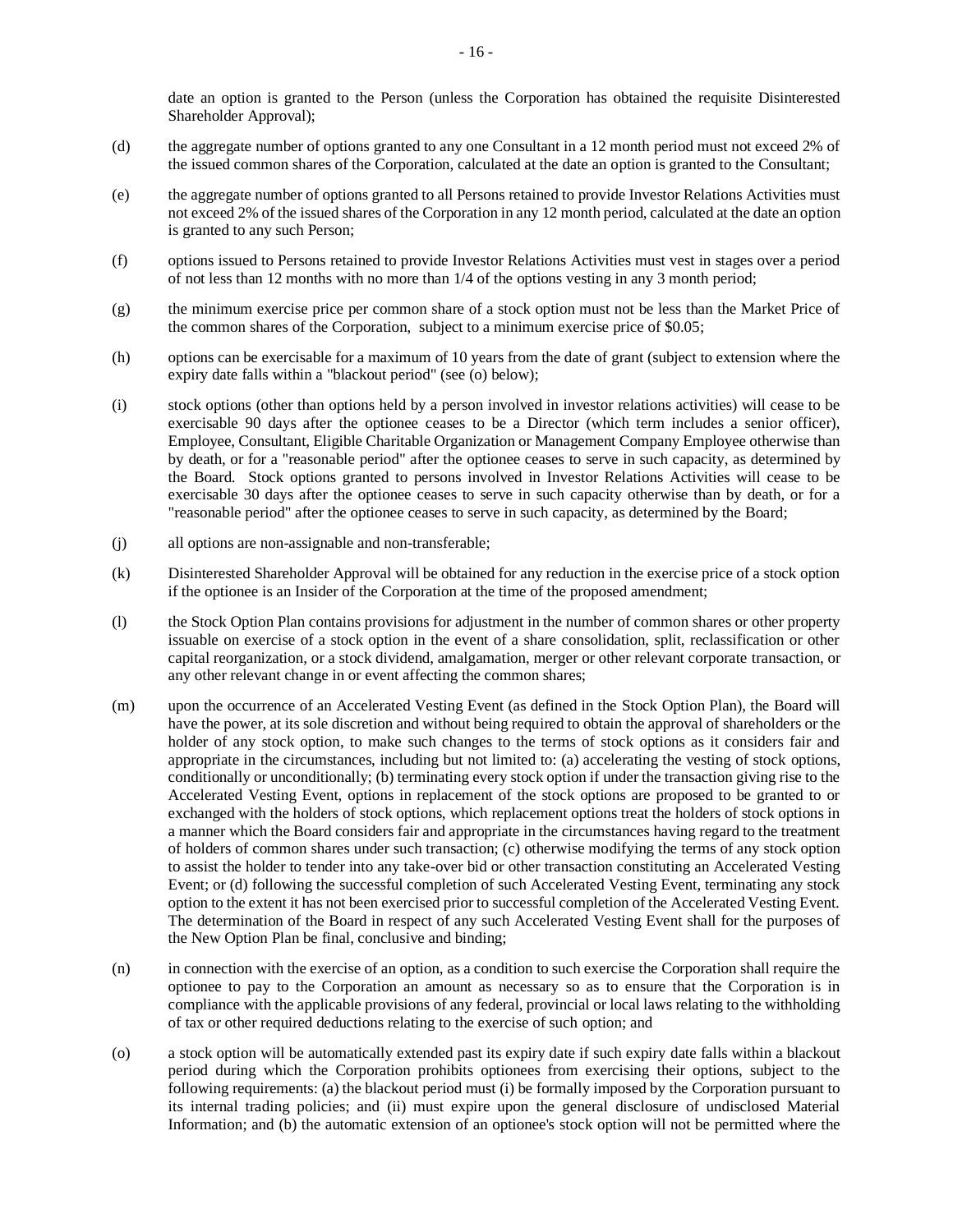optionee or the Corporation is subject to a cease trade order (or similar order under Securities Laws) in respect of the Corporation's securities.

"Consultant", "Director", "Disinterested Shareholder Approval", "Eligible Charitable Organization", "Employee", "Investor Relations Activities", "Management Company Employee", "Market Price", "Material Information", "Person" and "Securities Laws" all have the same definition as in the policies of the TSX Venture Exchange.

Management recommends, and the persons named in the enclosed Proxy intend to vote in favour of, the re-approval of the Stock Option Plan.

The text of the resolution to be passed is as follows. In order to be passed, a majority of the votes cast at the Meeting in person or by Proxy must be voted in favour of the resolution.

**"BE IT RESOLVED THAT** the Corporation's Stock Option Plan dated December 9, 2016 be and is hereby ratified, confirmed and approved with such additional provisions and amendments, provided that such are not inconsistent with the policies of the TSX Venture Exchange, as the directors of the Corporation may deem necessary or advisable."

## **OTHER MATTERS**

As of the date of this information circular, management knows of no other matters to be acted upon at this Meeting. However, should any other matters properly come before the Meeting, the shares represented by the Proxy solicited hereby will be voted on such matters in accordance with the best judgment of the persons voting the shares represented by the Proxy.

#### **ADDITIONAL INFORMATION**

Additional information relating to the Corporation is on SEDAR at [www.sedar.com.](http://www.sedar.com/) Financial information relating to the Corporation is provided in the Corporation's comparative financial statements and related Management's Discussion and Analysis for the financial year ended December 31, 2020. Shareholders may contact the Corporation to request copies of financial statements and related Management's Discussion and Analysis at its head office, Suite 3123, 595 Burrard Street, PO Box 49139, Bentall Three, Vancouver, British Columbia, V7X 1J1.

## **APPROVAL OF THE DIRECTORS**

The directors of the Corporation have approved the content and the sending of this Information Circular.

DATED at Vancouver, British Columbia, this 29<sup>th</sup> day of October, 2021.

## **BY ORDER OF THE BOARD OF DIRECTORS**

*"John Wilton"*

John Wilton Chief Executive Officer, President and Director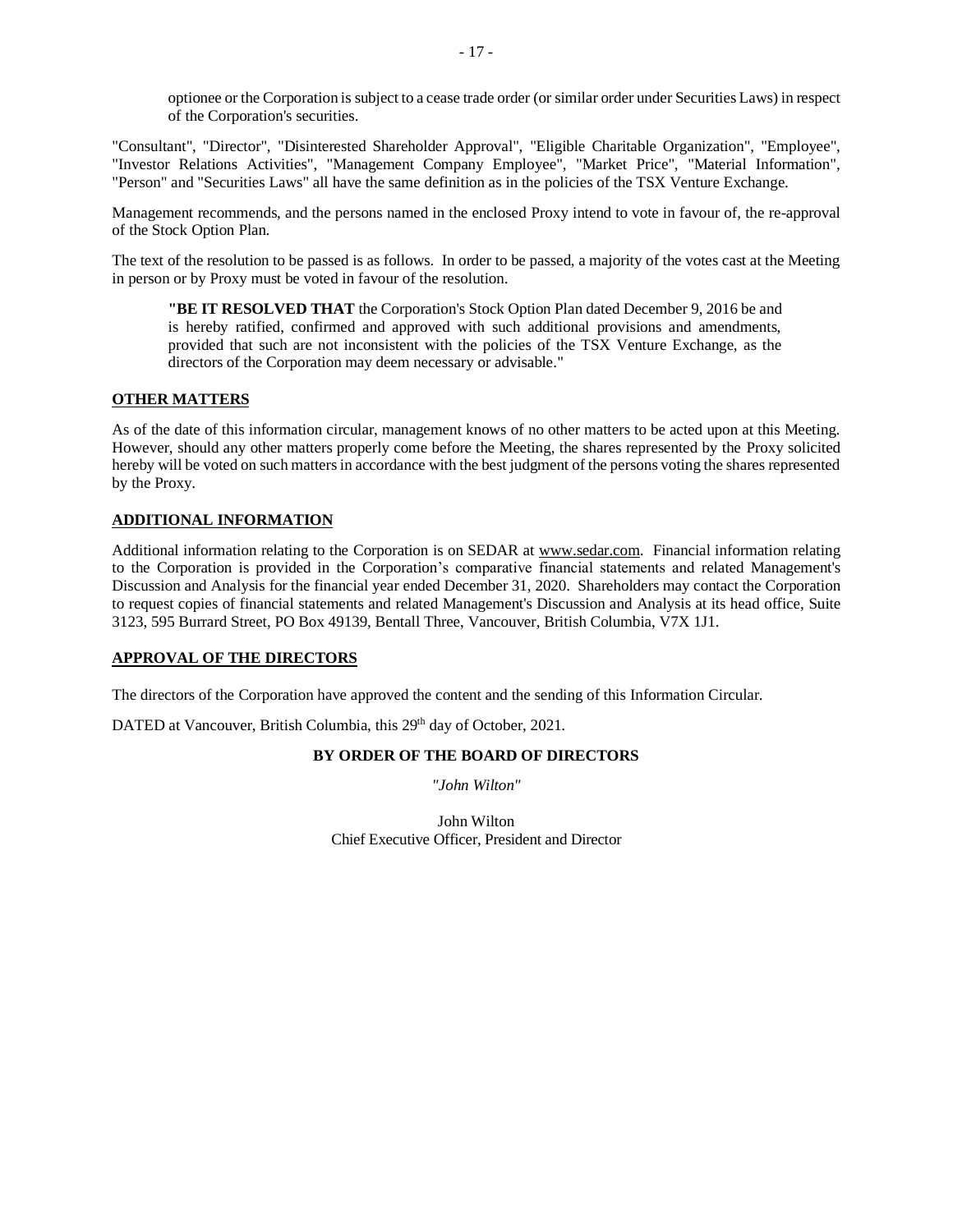#### **SCHEDULE "A"**

## **FORM 52-110F2 AUDIT COMMITTEE DISCLOSURE**

## **ITEM 1: THE AUDIT COMMITTEE'S CHARTER (the "Charter")**

#### **PURPOSE**

The overall purpose of the audit committee (the "**Audit Committee**") of BeMetals Corp. (the "**Corporation**") is to ensure that the Corporation's management has designed and implemented an effective system of internal financial controls, to review and report on the integrity of the financial statements and related financial disclosure of the Corporation, and to review the Corporation's compliance with regulatory and statutory requirements as they relate to financial statements, taxation matters and disclosure of financial information. It is the intention of the Corporation's board of directors (the "**Board**") that through the involvement of the Audit Committee, the external audit will be conducted independently of the Corporation's management to ensure that the independent auditors serve the interests of shareholders rather than the interests of management of the Corporation. The Audit Committee will act as a liaison to provide better communication between the Board and the external auditors. The Audit Committee will monitor the independence and performance of the Corporation's independent auditors.

#### **COMPOSITION, PROCEDURES AND ORGANIZATION**

- (1) The Audit Committee shall consist of at least three members of the Board.
- (2) At least two (2) members of the Audit Committee shall be independent and the Audit Committee shall endeavour to appoint a majority of independent directors to the Audit Committee, who in the opinion of the Board, would be free from a relationship which would interfere with the exercise of the Audit Committee members' independent judgment. At least one (1) member of the Audit Committee shall have accounting or related financial management expertise. All members of the Audit Committee that are not financially literate will work towards becoming financially literate to obtain a working familiarity with basic finance and accounting practices applicable to the Corporation. For the purposes of this Charter, an individual is financially literate if he or she has the ability to read and understand a set of financial statements that present a breadth and level of complexity of accounting issues that are generally comparable to the breadth and complexity of the issues that can reasonably be expected to be raised by the Corporation's financial statements.
- (3) The Board, at its organizational meeting held in conjunction with each annual general meeting of the shareholders, shall appoint the members of the Audit Committee for the ensuing year. The Board may at any time remove or replace any member of the Audit Committee and may fill any vacancy in the Audit Committee.
- (4) Unless the Board shall have appointed a chair of the Audit Committee, the members of the Audit Committee shall elect a chair and a secretary from among their number.
- (5) The quorum for meetings shall be a majority of the members of the Audit Committee, present in person or by telephone or other telecommunication device that permits all persons participating in the meeting to speak and to hear each other.
- (6) The Audit Committee shall have access to such officers and employees of the Corporation and to the Corporation's external auditors, and to such information respecting the Corporation, as it considers to be necessary or advisable in order to perform its duties and responsibilities.
- (7) Meetings of the Audit Committee shall be conducted as follows:
	- (a) the Audit Committee shall meet at least four times annually at such times and at such locations as may be requested by the chair of the Audit Committee. The external auditors or any member of the Audit Committee may request a meeting of the Audit Committee;
	- (b) the external auditors shall receive notice of and have the right to attend all meetings of the Audit Committee; and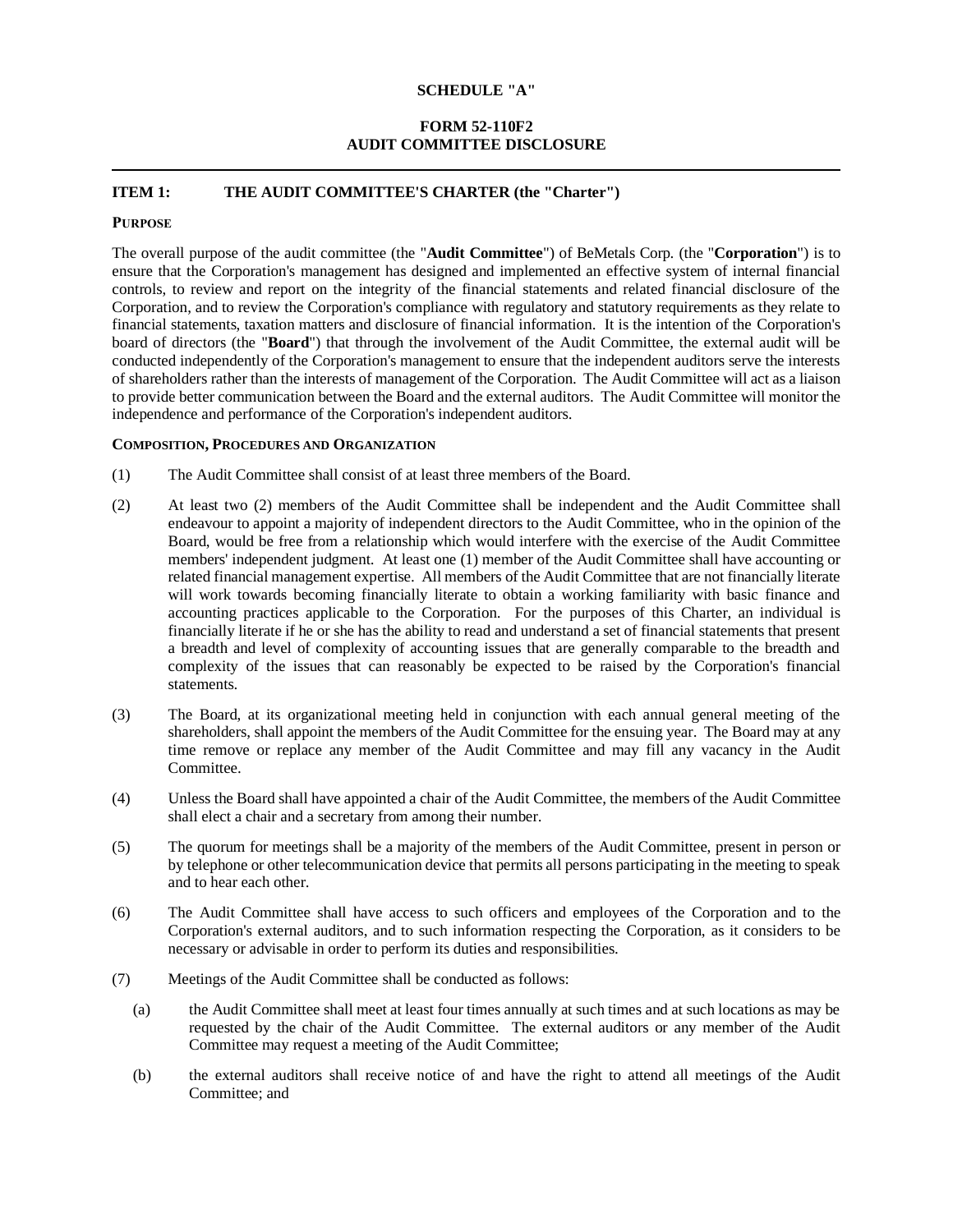- (c) management representatives may be invited to attend all meetings except private sessions with the external auditors.
- (8) The internal auditors and the external auditors shall have a direct line of communication to the Audit Committee through its chair and may bypass management if deemed necessary. The Audit Committee, through its chair, may contact directly any employee in the Corporation as it deems necessary, and any employee may bring before the Audit Committee any matter involving questionable, illegal or improper financial practices or transactions.

#### **ROLES AND RESPONSIBILITIES**

- (1) The overall duties and responsibilities of the Audit Committee shall be as follows:
	- (a) to assist the Board in the discharge of its responsibilities relating to the Corporation's accounting principles, reporting practices and internal controls and its approval of the Corporation's annual and quarterly consolidated financial statements and related financial disclosure;
	- (b) to establish and maintain a direct line of communication with the Corporation's internal and external auditors and assess their performance;
	- (c) to ensure that the management of the Corporation has designed, implemented and is maintaining an effective system of internal financial controls; and
	- (d) to report regularly to the Board on the fulfilment of its duties and responsibilities.
- (2) The duties and responsibilities of the Audit Committee as they relate to the external auditors shall be as follows:
	- (a) to recommend to the Board a firm of external auditors to be engaged by the Corporation, and to verify the independence of such external auditors;
	- (b) to review and approve the fee, scope and timing of the audit and other related services rendered by the external auditors;
	- (c) review the audit plan of the external auditors prior to the commencement of the audit;
	- (d) to review with the external auditors, upon completion of their audit:
		- A. contents of their report;
		- B. scope and quality of the audit work performed;
		- C. adequacy of the Corporation's financial and auditing personnel;
		- D. co-operation received from the Corporation's personnel during the audit;
		- E. internal resources used;
		- F. significant transactions outside of the normal business of the Corporation;
		- G. significant proposed adjustments and recommendations for improving internal accounting controls, accounting principles or management systems; and
		- H. the non-audit services provided by the external auditors;
	- (e) to discuss with the external auditors the quality and not just the acceptability of the Corporation's accounting principles; and
	- (f) to implement structures and procedures to ensure that the Audit Committee meets the external auditors on a regular basis in the absence of management.
- (3) The duties and responsibilities of the Audit Committee as they relate to the internal control procedures of the Corporation are to:
	- (a) review the appropriateness and effectiveness of the Corporation's policies and business practices which impact on the financial integrity of the Corporation, including those relating to internal auditing,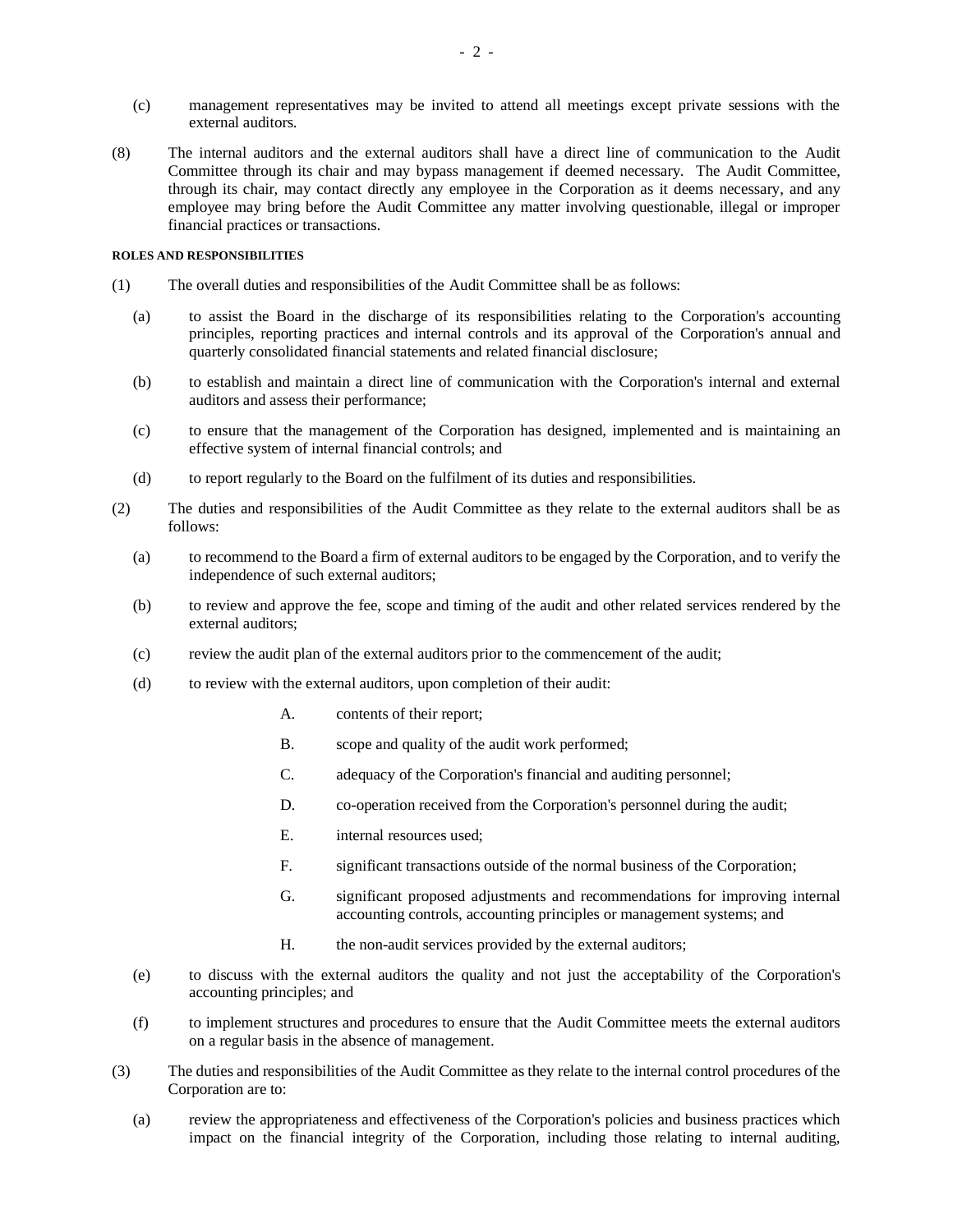insurance, accounting, information services and systems and financial controls, management reporting and risk management;

- (b) review compliance under the Corporation's business conduct and ethics policies and to periodically review these policies and recommend to the Board changes which the Audit Committee may deem appropriate;
- (c) review any unresolved issues between management and the external auditors that could affect the financial reporting or internal controls of the Corporation; and
- (d) periodically review the Corporation's financial and auditing procedures and the extent to which recommendations made by the internal audit staff or by the external auditors have been implemented.
- (4) The Audit Committee is also charged with the responsibility to:
	- (a) review the Corporation's quarterly statements of earnings, including the impact of unusual items and changes in accounting principles and estimates and report to the Board with respect thereto;
	- (b) review and approve the financial sections of:
		- A. the annual report to shareholders;
		- B. the annual information form, if required;
		- C. annual and interim management's discussion and analysis;
		- D. prospectuses;
		- E. news releases discussing financial results of the Corporation; and
		- F. other public reports of a financial nature requiring approval by the Board,

and report to the Board with respect thereto;

- (c) review regulatory filings and decisions as they relate to the Corporation's consolidated financial statements;
- (d) review the appropriateness of the policies and procedures used in the preparation of the Corporation's consolidated financial statements and other required disclosure documents, and consider recommendations for any material change to such policies;
- (e) review and report on the integrity of the Corporation's consolidated financial statements;
- (f) review the minutes of any audit committee meeting of subsidiary companies;
- (g) review with management, the external auditors and, if necessary, with legal counsel, any litigation, claim or other contingency, including tax assessments that could have a material effect upon the financial position or operating results of the Corporation and the manner in which such matters have been disclosed in the consolidated financial statements;
- (h) review the Corporation's compliance with regulatory and statutory requirements as they relate to financial statements, tax matters and disclosure of financial information; and
- (i) develop a calendar of activities to be undertaken by the Audit Committee for each ensuing year and to submit the calendar in the appropriate format to the Board following each annual general meeting of shareholders.
- (5) The Audit Committee shall have the authority:
	- (a) to engage independent counsel and other advisors as it determines necessary to carry out its duties,
	- (b) to set and pay the compensation for any advisors employed by the Audit Committee; and
	- (c) to communicate directly with the internal and external auditors.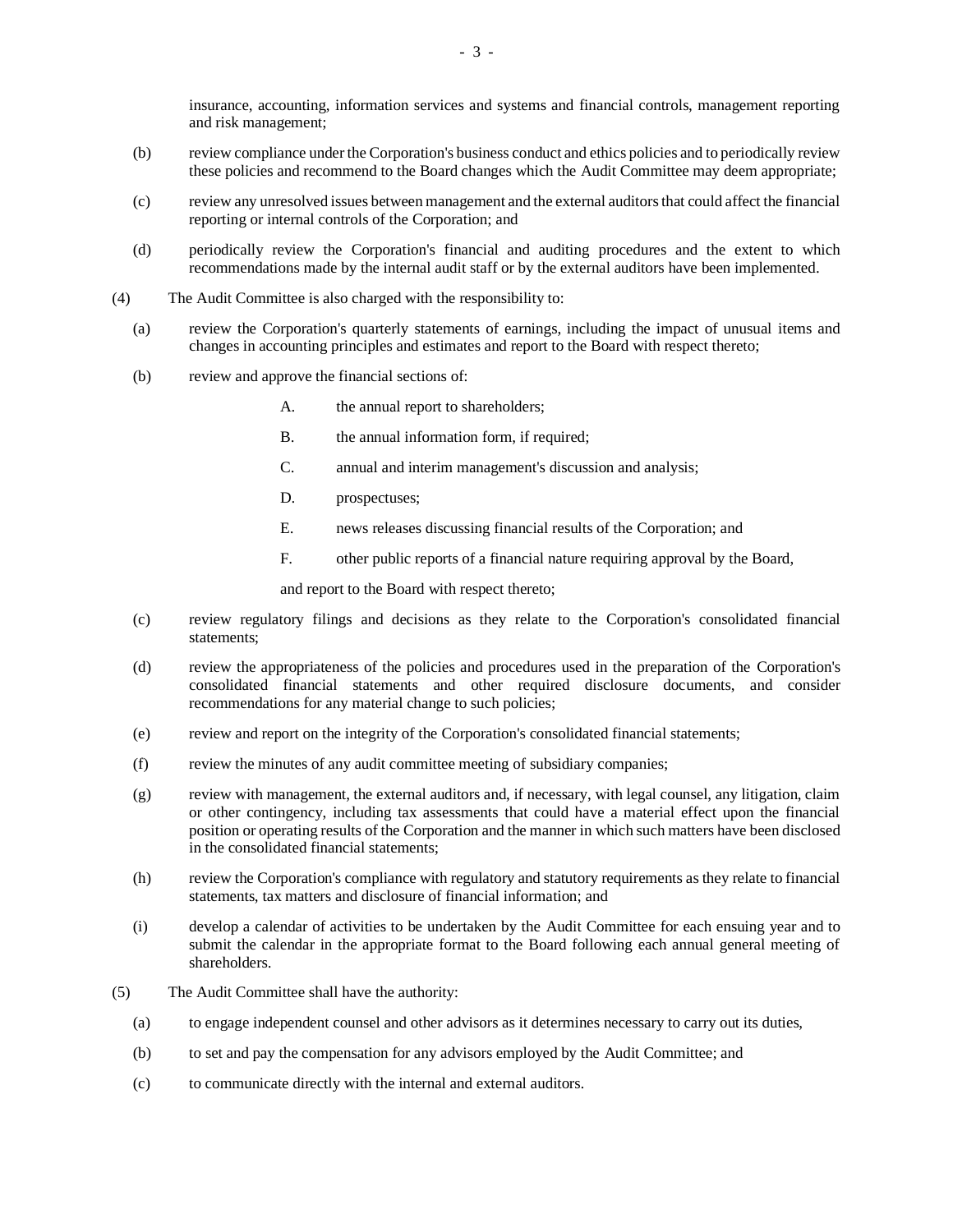## **ITEM 2: COMPOSITION OF THE AUDIT COMMITTEE**

The current members of the Audit Committee are Roger Richer, Clive Johnson, and Tom Garagan. All of the members are financially literate and an independent member of the Audit Committee. "Independent" and "financially literate" have the meaning used in National Instrument 52-110 ("**NI 52-110**") of the Canadian Securities Administrators.

## **ITEM 3: RELEVANT EDUCATION AND EXPERIENCE**

NI 52-110 provides that an individual is "financially literate" if he or she has the ability to read and understand a set of financial statements that present a breadth and level of complexity of accounting issues that are generally comparable to the breadth and complexity of the issues that can reasonably be expected to be raised by the Corporation's financial statements.

All of the members of the Corporation's Audit Committee are financially literate as that term is defined in NI 52- 110. All members have an understanding of the accounting principles used by the Corporation to prepare its financial statements and have an understanding of its internal controls and procedures for financial reporting. In addition to each member's general business experience, the education and experience of each Audit Committee member relevant to the performance of his or her responsibilities as an Audit Committee member is as follows:

Clive Johnson's experience as a founder and current Chief Executive Officer of B2Gold Corp. and formerly of Bema Gold Corporation and a director of the Bema group of companies has given him the required experience to understand and assess the general application of the accounting principles used by the Corporation and to understand internal controls and procedures for financial reporting.

Roger Richer has served as Executive Vice President, General Counsel of B2Gold Corp. since March 2007 and Secretary since December 2006. Mr. Richer manages the legal affairs, corporate records and corporate governance of B2Gold. Mr. Richer has over 30 years of experience in mining law, corporate finance and international business transactions and practices. Mr. Richer has served as a director and/or officer of several other public companies operating in the resource sector and has previous experience as an audit committee member. He has a Bachelor of Arts and a Bachelor of Law degree from the University of Victoria.

Tom Garagan has served as Senior Vice President of Exploration of B2Gold Corp. since March 2007. Mr. Garagan is a geologist with over 30 years of experience. Mr. Garagan was with Bema Gold from 1991 to 2007 and was appointed Vice President of Exploration in 1996. He has worked in North and South America, East and West Africa and Russia. Mr. Garagan currently serves as a director of Vanadian Energy Corp. and has served as a director and/or officer of several other public companies operating in the resource sector. Mr. Garagan has a Bachelor of Science (Honours) degree in geology from the University of Ottawa.

## **ITEM 4: AUDIT COMMITTEE OVERSIGHT**

At no time since the commencement of the Corporation's financial year ended December 31, 2019 was a recommendation of the Audit Committee to nominate or compensate an external auditor (currently, PricewaterhouseCoopers LLP, Chartered Professional Accountants) not adopted by the Board.

## **ITEM 5: RELIANCE ON CERTAIN EXEMPTIONS**

Since the effective date of NI 52-110, the Corporation has not relied on the exemptions contained in Section 2.4 or Part 8 of NI 52-110, in whole or in part. Section 2.4 provides an exemption from the requirement that the audit committee must pre-approve all non-audit services to be provided by the auditor, where the total amount of fees related to the non-audit services are not expected to exceed 5% of the total fees payable to the auditor in the fiscal year in which the non-audit services were provided. Part 8 permits a company to apply to a securities regulatory authority for an exemption from the requirements of NI 52-110, in whole or in part.

## **ITEM 6: PRE-APPROVAL POLICIES AND PROCEDURES**

Formal policies and procedures for the engagement of non-audit services have yet to be formulated and adopted. Subject to the requirements of NI 52-110, the engagement of non-audit services is considered by the Board, and where applicable by the Audit Committee, on a case by case basis.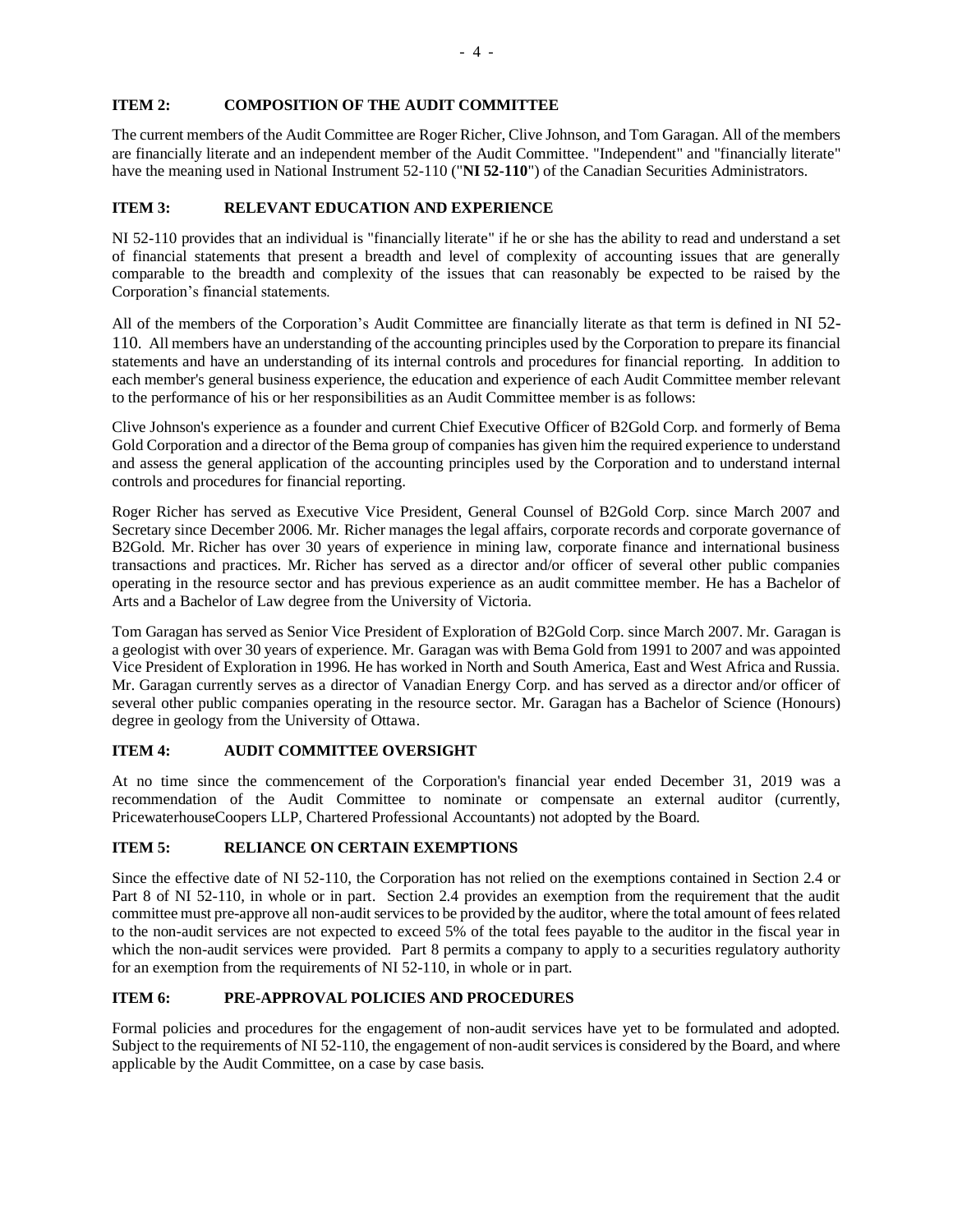## **ITEM 7: EXTERNAL AUDITOR SERVICE FEES (BY CATEGORY)**

The aggregate fees charged to the Corporation by the external auditor in each of the last two fiscal years are as follows:

| <b>Total Fees:</b>                | \$30,600                | \$27,700                |
|-----------------------------------|-------------------------|-------------------------|
| All other fees (non-tax)          | Nil                     | Nil                     |
| Tax fees                          | \$4,600 $(1)$           | \$4,600 $(1)$           |
| Audit related fees <sup>(1)</sup> | Nil                     | Nil                     |
| Audit fees for the year ended     | \$26,000                | \$23,100                |
|                                   | <b>FYE DEC 31, 2020</b> | <b>FYE DEC 31, 2019</b> |

*Notes:*

*(1) Fees related to preparation of United States income tax filings for the Corporation's United States subsidiary.* 

## **ITEM 8: EXEMPTION**

In respect of the financial years ended December 31, 2020, the Corporation is relying on the exemption set out in section 6.1 of NI 52-110.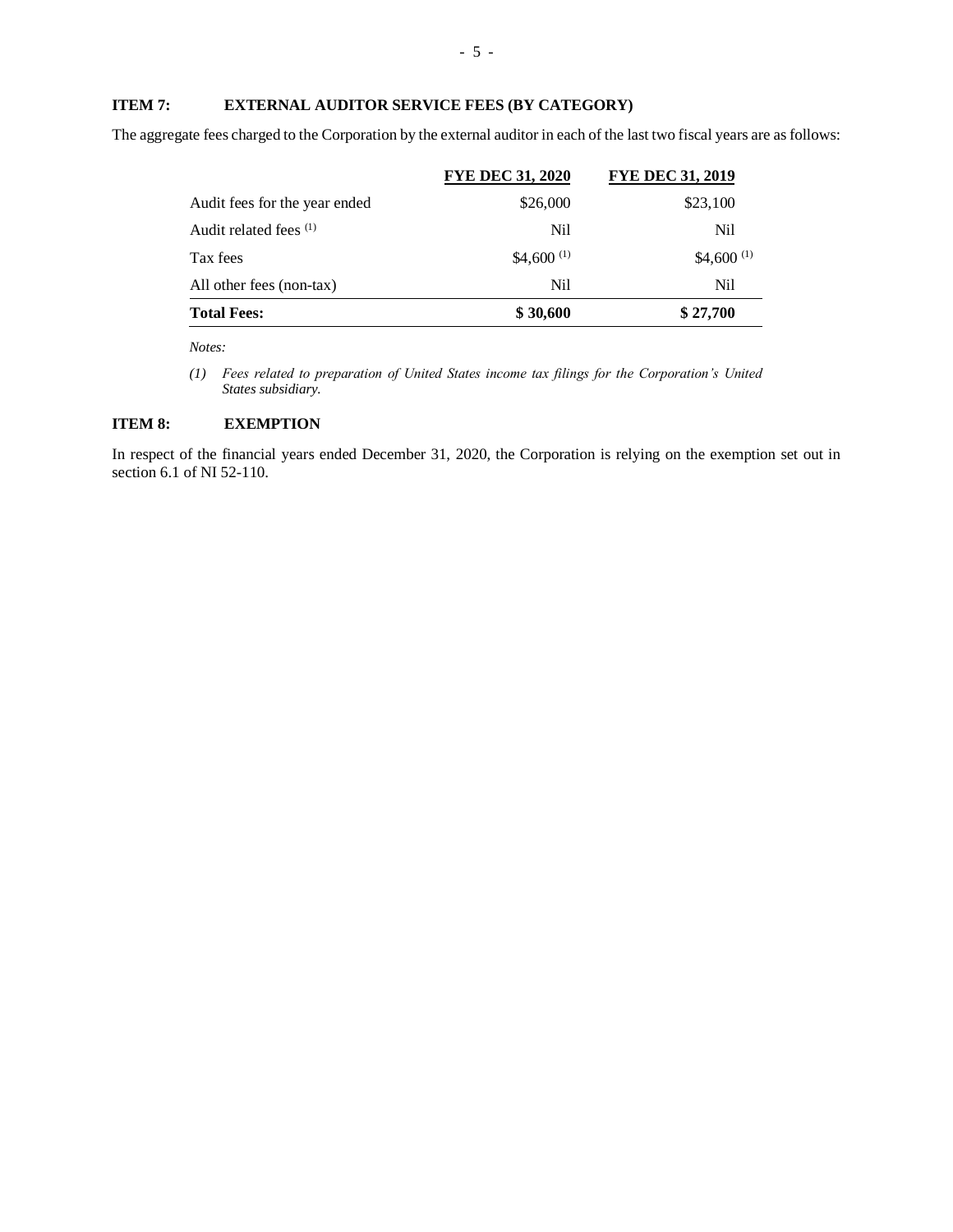## **SCHEDULE "B"**

## **FORM 58-101F2 CORPORATE GOVERNANCE DISCLOSURE**

Pursuant to National Instrument 58-101 *Disclosure of Corporate Governance Practices*, BeMetals Corp. (the "**Corporation**") is required to and hereby discloses its corporate governance practices as follows.

## **ITEM 1. BOARD OF DIRECTORS**

The Board of Directors (the "**Board**") of the Corporation facilitates its exercise of independent supervision over the Corporation's management through frequent meetings of the Board.

The Board is currently comprised of six (6) directors. Four of the directors are considered independent, namely Mark Connelly (Non-Executive Chairman), Clive Johnson, Tom Garagan, and Roger Richer. John Wilton is not an independent director because of his position as Chief Executive Officer and President of the Corporation. Kristen Reinertson is not an independent director because of her position as Chief Financial Officer of the Corporation.

## **ITEM 2. DIRECTORSHIPS**

The directors of the Corporation are currently directors of the following other reporting issuers:

| <b>Name</b>        | <b>Name of Reporting Issuer</b>                                                                        |
|--------------------|--------------------------------------------------------------------------------------------------------|
| Mark Connelly      | Calidus Resources Ltd. (ASX)<br><b>Chesser Resources Limited (ASX)</b><br>Oklo Resources Limited (ASX) |
| Clive Johnson      | B <sub>2</sub> Gold Corp.<br>Vanadian Energy Corp.                                                     |
| Tom Garagan        | Vanadian Energy Corp.                                                                                  |
| Roger Richer       | N/A                                                                                                    |
| John Wilton        | N/A                                                                                                    |
| Kristen Reinertson | N/A                                                                                                    |

## **ITEM 3. ORIENTATION AND CONTINUING EDUCATION**

The Board briefs all new directors with the policies of the Board of Directors, and other relevant corporate and business information. In particular, the Board oversees an orientation program to familiarize new directors with the Corporation's business and operations, including the Corporation's reporting structure, strategic plans, significant financial, accounting and risk issues and compliance programs and policies, management and the external auditors. The Board oversees ongoing education for all directors.

## **ITEM 4. ETHICAL BUSINESS CONDUCT**

The Board has found that the fiduciary duties placed on individual directors by the Corporation's governing corporate legislation and the common law and the restrictions placed by applicable corporate legislation on an individual director's participation in decisions of the Board in which the director has an interest have been sufficient to ensure that the Board operates independently of management and in the best interests of the Corporation.

Under the corporate legislation, a director is required to act honestly and in good faith with a view to the best interests of the Corporation and exercise the care, diligence and skill that a reasonably prudent person would exercise in comparable circumstances, and disclose to the board the nature and extent of any interest of the director in any material contract or material transaction, whether made or proposed, if the director is a party to the contract or transaction, is a director or officer (or an individual acting in a similar capacity) of a party to the contract or transaction or has a material interest in a party to the contract or transaction. The director must then abstain from voting on the contract or transaction unless the contract or transaction (i) relates primarily to their remuneration as a director, officer,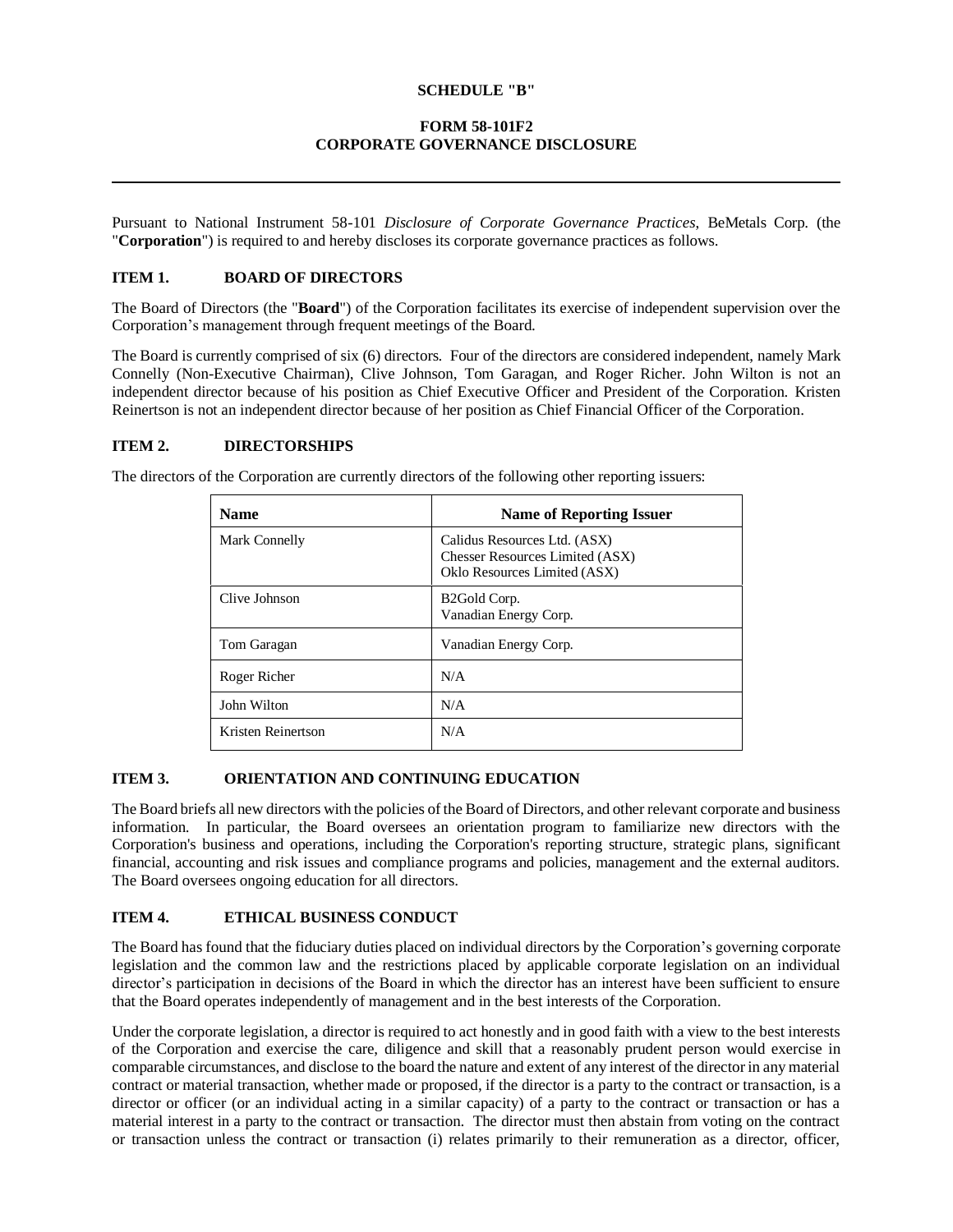employee or agent of the Corporation or an affiliate of the Corporation, (ii) is for indemnity or insurance for the benefit of the director in connection with the Corporation, or (iii) is with an affiliate of the Corporation. If the director abstains from voting after disclosure of their interest, the directors approve the contract or transaction and the contract or transaction was reasonable and fair to the Corporation at the time it was entered into, the contract or transaction is not invalid and the director is not accountable to the Corporation for any profit realized from the contract or transaction. Otherwise, the director must have acted honestly and in good faith, the contract or transaction must have been reasonable and fair to the Corporation and the contract or transaction be approved by the shareholders by a special resolution after receiving full disclosure of its terms in order for the director to avoid such liability or the contract or transaction being invalid.

## **ITEM 5. NOMINATION OF DIRECTORS**

The Corporation has a Corporate Governance and Nominating Committee which currently consists of the following members: Roger Richer, Clive Johnson, and Tom Garagan, of which all are considered independent.

The Corporate Governance and Nominating Committee is responsible for identifying and recommending to the Board of Directors potential candidates to fill Board vacancies as and when they arise. The Corporate Governance and Nominating Committee shall recruit and consider candidates for directors, including any candidates recommended by shareholders, having regard for the background, employment and qualifications of possible candidates. New nominees must have a track record in general business management, special expertise in an area of strategic interest to the Corporation, the ability to devote the time required, shown support for the Corporation's mission and strategic objectives, and a willingness to serve.

In addition to its nomination function, the Corporate Governance and Nominating Committee is responsible for establishing and reviewing the Corporation's corporate governance practices and ensuring that the Corporation continues to conduct itself in a manner appropriate for that of a public company in accordance with its corporate governance practices.

## **ITEM 6. COMPENSATION**

The Corporation has a Compensation Committee which currently consists of the following members: Clive Johnson, Roger Richer, and Tom Garagan, of which all are considered independent.

The primary function of the Compensation Committee is to monitor and make recommendations to the Board in respect of the total compensation paid by the Corporation to its senior executives and significant consultants. The Compensation Committee has reviewed and approved the "*Executive Compensation*" section above.

## **ITEM 7. OTHER BOARD COMMITTEES**

The Board of Directors has no other committees other than the Audit Committee, the Compensation Committee, and the Corporate Governance and Nominating Committee.

## **ITEM 8. ASSESSMENTS**

The Board assesses its needs with respect to rules and guidelines governing and regulating the affairs of the Board including the frequency and location of Board and committee meetings, procedures for establishing meeting agendas and the conduct of meetings, the adequacy and quality of the information provided to the Board prior to and during its meetings, and the availability, relevance and timeliness of discussion papers, reports and other information required by the Board.

The Board periodically reviews the competencies, skills and personal qualities of each existing director and the contributions made by each director to the effective operation of the Board and reviews any significant change in the primary occupation of the director.

The Board monitors the adequacy of information given to directors, communication between the Board and management and the strategic direction and processes of the Board and committees.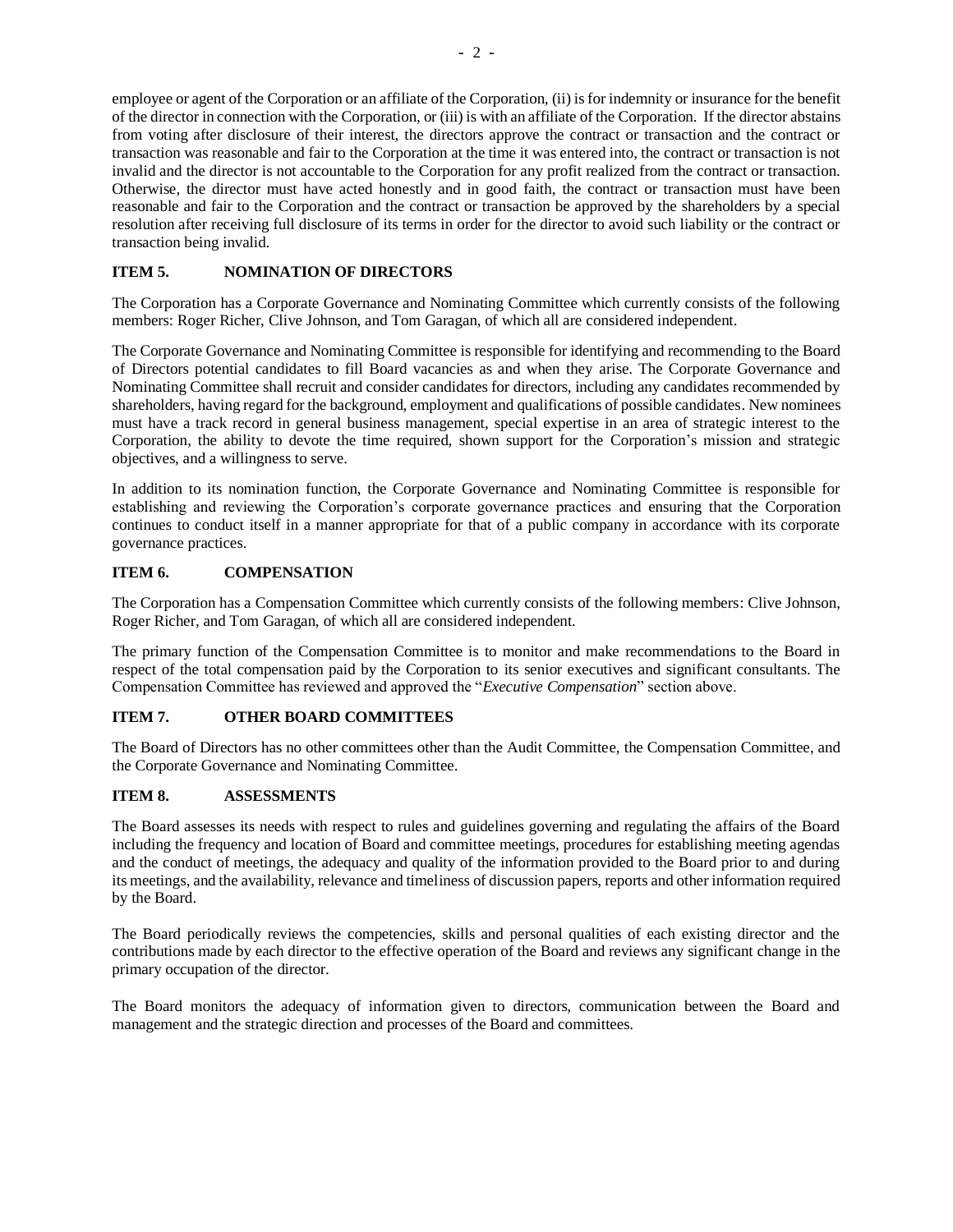## **SCHEDULE "C"**

## **REPORTING PACKAGE FOR THE CHANGE OF AUDITOR**

**[BEGINNING ON NEXT PAGE]**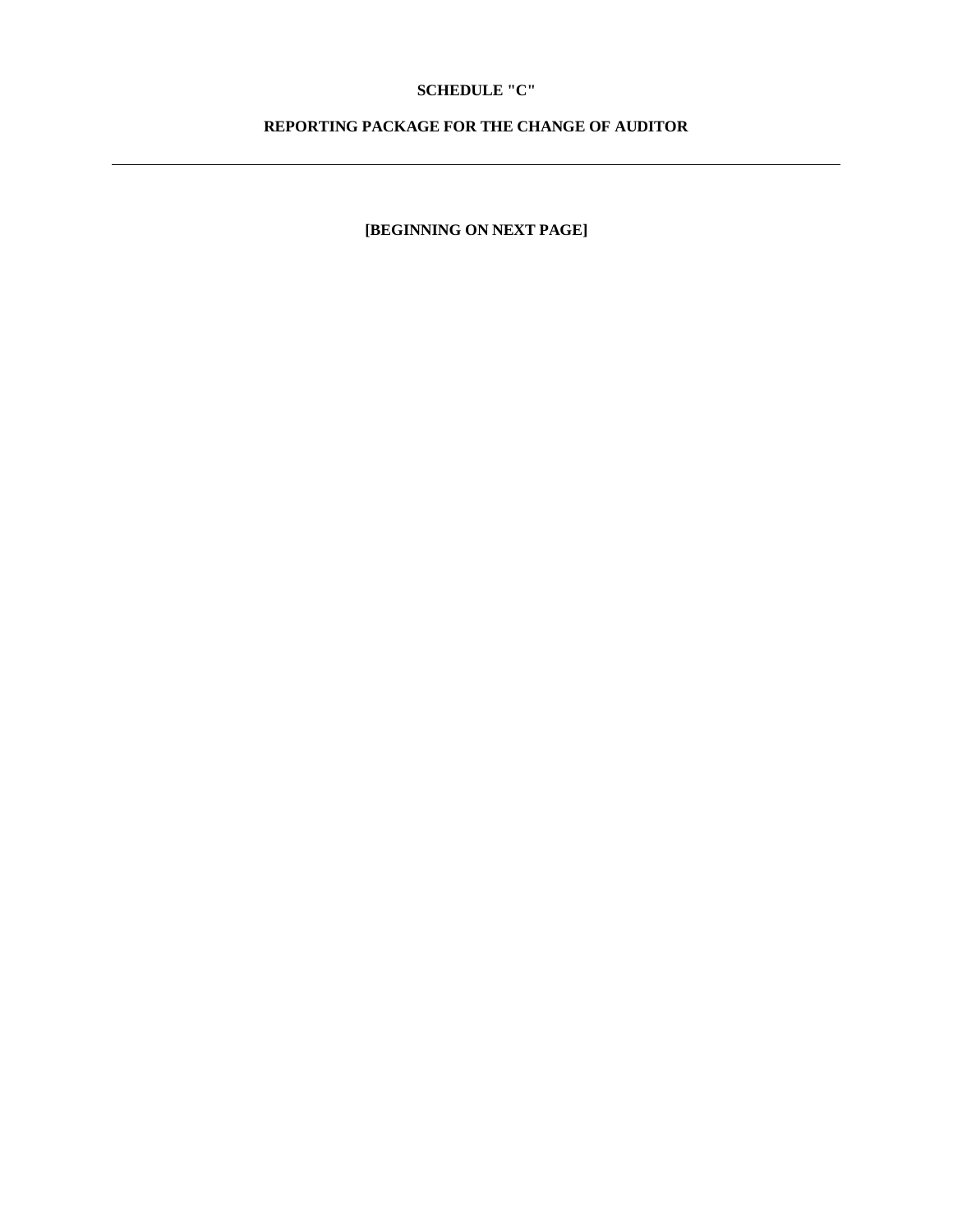## **NOTICE OF CHANGE OF AUDITOR National Instrument 51-102**

## **BEMETALS CORP.** (the "**Company**")

## **TO: BRITISH COLUMBIA SECURITIES COMMISSION ALBERTA SECURITIES COMMISSION TSX VENTURE EXCHANGE**

Effective June 30, 2021, PricewaterhouseCoopers LLP (the "**Former Auditor**") resigned as auditor of the Company at the request of the Company. Davidson & Company LLP (the "**Successor Auditor**") has been appointed as the Company's successor auditor. The proposal to change auditor has been considered and approved by the Audit Committee of the Company's Board of Directors and by the Company's Board of Directors.

There have been no modified opinions contained in any auditor's reports on the Company's annual financial statements for the preceding two fiscal years, and there have been no reportable events, being "disagreements", "consultations" or "unresolved issues" as defined in NI 51-102, between the Company and its Former Auditor.

DATED at Vancouver, British Columbia, this 30<sup>th</sup> day of June, 2021.

## **BEMETALS CORP. BY ORDER OF THE BOARD**

*"John Wilton"* \_\_\_\_\_\_\_\_\_\_\_\_\_\_\_\_\_\_\_\_\_\_\_\_\_\_\_\_\_\_\_\_\_\_\_\_\_

John Wilton Chief Executive Officer, President and Director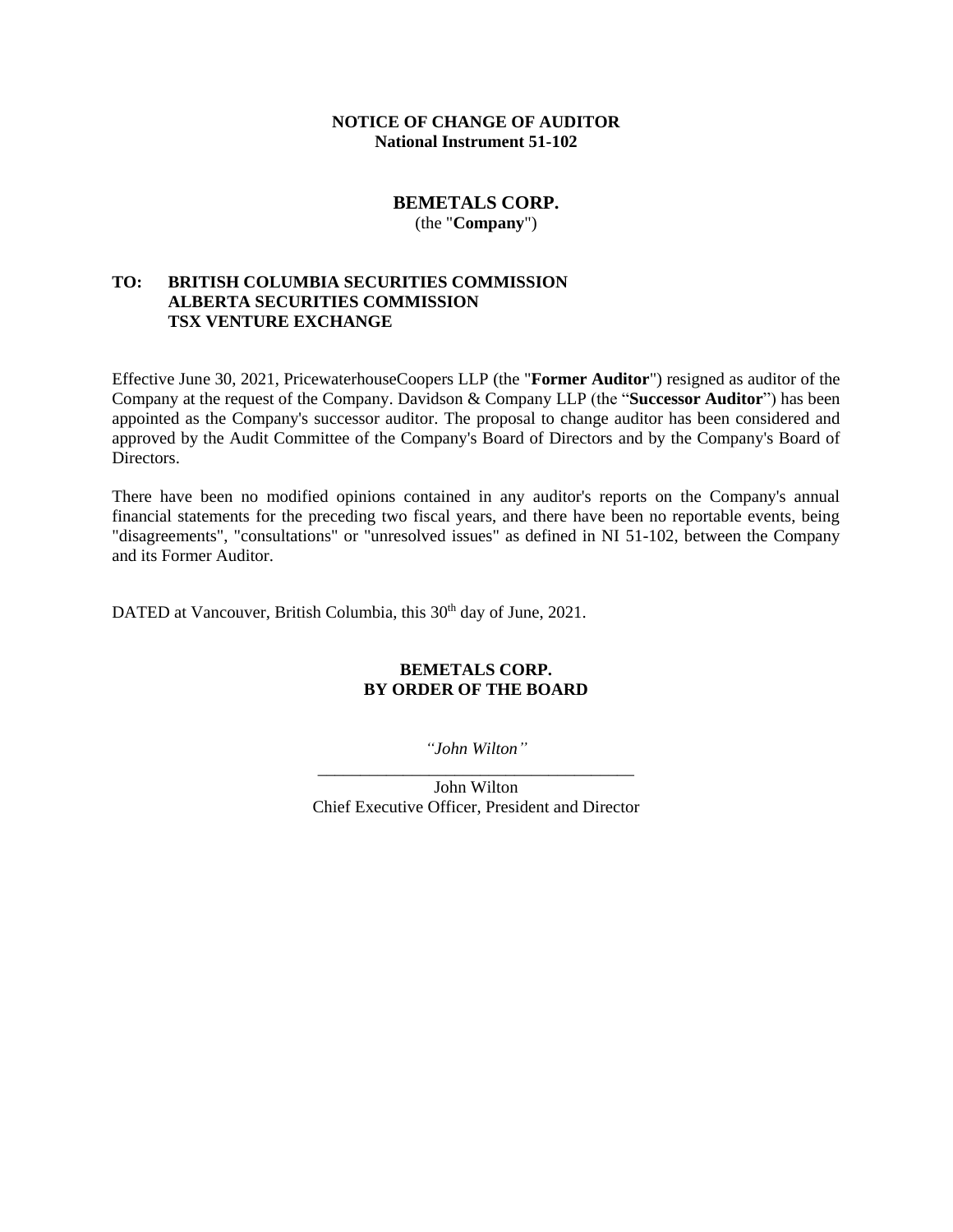

June 30, 2021

To: British Columbia Securities Commission, Alberta Securities Commission, and TSX Venture Exchange

We have read the statements made by BeMetals Corp. in the attached copy of change of auditor notice dated June 30, 2021, which we understand will be filed pursuant to Section 4.11 of National Instrument 51-102.

We agree with the statements in the change of auditor notice dated June 30, 2021.

Yours very truly,

Pricewaterhouse Coopers LLP

**Chartered Professional Accountants**

*PricewaterhouseCoopers LLP PricewaterhouseCoopers Place, 250 Howe Street, Suite 1400, Vancouver, British Columbia, Canada V6C 3S7 T: +1 604 806 7000, F: +1 604 806 7806, www.pwc.com/ca*